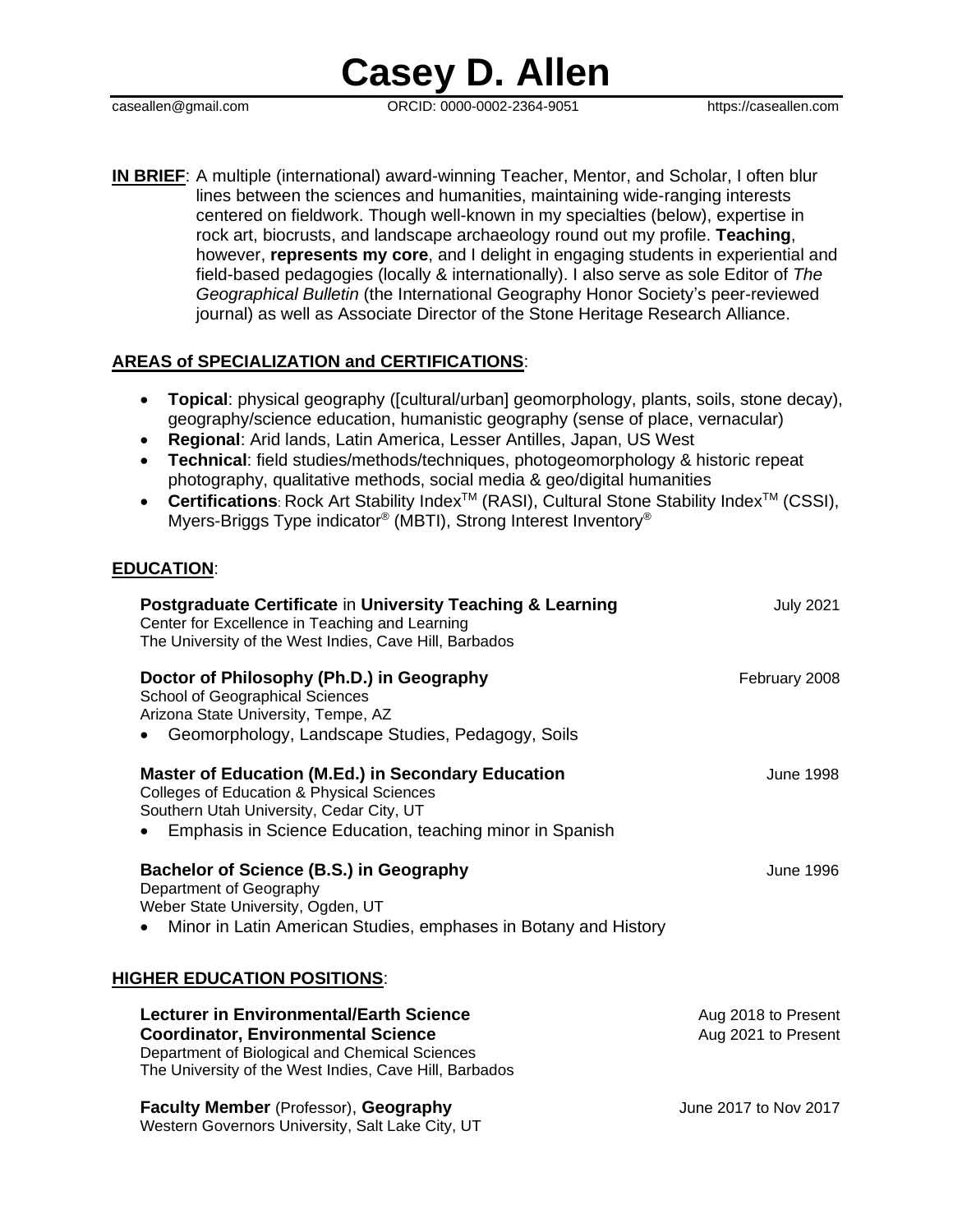| <b>Associate Professor, Geography &amp; Environmental Sciences (tenured)</b><br><b>Coordinator, Undergraduate Programs &amp; Advising</b><br><b>Assistant Professor</b> of Geography & Environmental Sciences<br>Department of Geography & Environmental Sciences<br>University of Colorado Denver, Denver, CO | June 2015 to June 2017<br>Oct 2012 to June 2015<br>Aug 2008 to May 2015 |
|----------------------------------------------------------------------------------------------------------------------------------------------------------------------------------------------------------------------------------------------------------------------------------------------------------------|-------------------------------------------------------------------------|
| <b>Associate Director</b> (as Post-Doctoral Scholar, 2008)<br>Master of Advanced Study (MAS) Program in Geographic Education<br>Invited Position, ASU School of Geographical Sciences, Tempe, AZ                                                                                                               | June 2006 to July 2008                                                  |
| <b>Faculty Associate (School of Geographical Sciences)</b><br><b>Research Associate (Institute for Social Science Research)</b><br>College of Liberal Arts & Sciences<br>Arizona State University, Tempe, AZ                                                                                                   | Various times 2005-2020<br>Aug 2004 to Jan 2006                         |
| <b>Instructor</b> (full-time faculty)<br>Coordinator & Advisor, Combined Degree Program (B.Sc./MD)<br>School of Medicine, Department of Educational Services<br>St. George's University, Grenada, West Indies                                                                                                  | Feb 2003 to July 2004<br>Feb 2003 to July 2004                          |
| <b>Director</b> (~\$600,000 budget, staff of 11 full-time and 3 part-time)<br>Academic Coordinator for At-Risk Populations (6,000+ students)<br>Academic Advisor II (~30 student appointments/week)<br>Internal Promotions, Academic Advisement Center<br>Weber State University, Ogden, UT                    | July 2002 to Jan 2003<br>Sep 2000 to Jun 2002<br>Aug 1999 to Aug 2000   |
| <b>Adjunct Faculty</b><br>Meteorology, Geography, First-Year Experience<br>Salt Lake CC (1999), WSU (2000-03), Chandler-Gilbert CC (2007), SUU (2018)                                                                                                                                                          | Variable times 1999-2018                                                |
| VISITING/AFFILIATE RESEARCH and PROFESSORIAL APPOINTMENTS:                                                                                                                                                                                                                                                     |                                                                         |
| <b>Faculty Scholar</b> (geomorphology & epigraphy)<br>Faculty of Archaeology and Anthropology<br>Yarmouk University, Irbid, Jordan                                                                                                                                                                             | Summer 2022                                                             |
| <b>Researcher</b> (rock art & geomorphology)<br>Petra College for Tourism and Archaeology<br>Al Hussein Bin Talal University, Petra, Jordan                                                                                                                                                                    | March 2022                                                              |
| <b>Professor, Geography</b> (coastal geomorphology & field studies)<br>Humanities and Social Science Group<br>National Institute of Education, Singapore                                                                                                                                                       | Aug 2017                                                                |
| <b>Associate Professor</b> (sustainability & environment)<br>Faculty of Archeology and Tourism<br>University of Jordan, Amman, Jordan                                                                                                                                                                          | Jan 2016 to June 2016                                                   |
| Researcher-Scholar (geomorphology & geography)<br>Department of Geosciences and King Fahd Center for Middle East Studies<br>University of Arkansas, Fayetteville, AR                                                                                                                                           | Aug 2015 to Dec 2015                                                    |
| <b>Affiliate Faculty and Senior Program Manager</b><br>XSci Program (Experiential STEM Education Research Collaborative Center)<br>University of Colorado Boulder, Boulder, CO                                                                                                                                 | Apr 2011 to June 2015                                                   |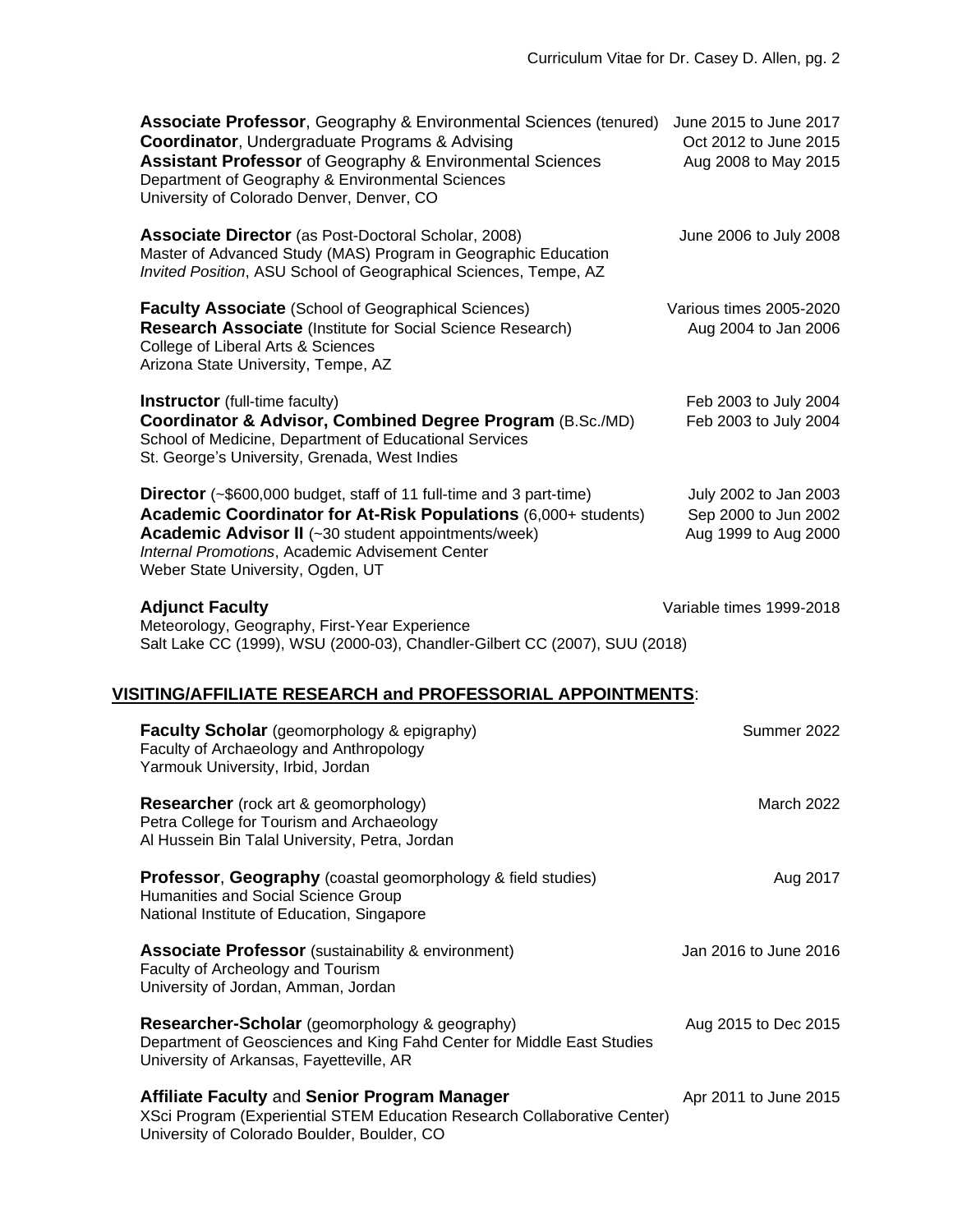# **ADVISORY POSITIONS**:

- The **University of the West Indies Press Editorial Committee**. 2022-Present.
- **Associate Director/CSSI Advisor**, Stone Heritage Research Alliance. 2019-Present.
- **Senior Advisor**, Cultural Stone/Geomorphological Stability Monitoring of Stobi Archaeological Park, Republic of North Macedonia. JM Kaplan Foundation and Balkan Heritage Foundation. 2019-Present.
- **Ex-Officio Member**, Gamma Theta Upsilon (GTU) Executive Committee. 2016-Present.
- **Senior Rock Art Stability Advisor**, Community Based Rock Art and Epigraphic Recording (CBRAER) initiative, Sustainable Cultural Heritage through Engagement of Local Communities Project (SCHEP), Wadi Rum, Hashemite Kingdom of Jordan, sponsored by USAID. 2016-21.
- **Selection Review Committee** member, Jordanian Junior Faculty Development Program (Environmental Sustainability). 2020.
- **Selection Review Committee** member, Jordanian Fulbright Scholar Program. 2019.
- **Quiz Writer**, *McKnight's Physical Geography: a Landscape Appreciation* Mobile Fieldtrips. D. Hess, Pearson. 2015-18.
- **Founding Faculty Sponsor** and **Advisor** for Mu Lambda Chapter of GTU. 2011-15.
- **Founding Faculty Sponsor** and **Advisor** for Geography & Environmental Sciences/GIS Cub (*EDGE*, Every Day Geographical Experiences), registered student organization, CU Denver, 2009-2015. **Outstanding Student Organization**, 2010-11 (campus-wide).

# **COURSES TAUGHT**:

- Applied Geomorphology
- Biogeochemical Cycles
- Contemporary Geographic Thought
- Earth-Life Cycles
- First Year Experience
- Geographic Information Technologies
- Geographic Field Methods & Techniques
- Geography Across the Curriculum
- Geography by Rail<sup>®</sup>
- Human Geography for Teachers
- Introduction to Earth-Life Systems
- Introduction to Geography
- Introduction to Human Geography
- Introduction to Physical Geography
- Introduction to Physical Geology
- Introductory Meteorology
- Landform Dynamics
- Landscape Geochemistry
- Natural Hazards (& Disasters)
- North American Geography
- Place, Landscape, and Meaning
- Principles of Geomorphology
- Research Methods
- Sustainability in the Caribbean
- Urban Geomorphology
- Weathering and Petroglyphs
- World Geography for Teachers
- World Regional Geography

# **HONORS and AWARDS**:

- **Higher Education Distinguished Teaching Award**, National Council for Geographic Education, USA (2017)
- **Fulbright Scholar**, Hashemite Kingdom of Jordan. Jordanian-American Commission on Educational Exchange/Council on International Exchange, Washington, DC (2015-16)
- **Excellence in Geography** faculty award, Gamma Theta Upsilon, Mu Lambda chapter, Denver, CO (**sole recipient** 2011, 2012, 2013, 2014, 2015)
- **Excellence in Teaching** College of Liberal Arts and Sciences, CU Denver (2014)
- **Mentor of the Year**, University of Colorado Denver and Anschutz Medical Campuses (2013, **Sole Recipient**)
- **Early Career Scholar**, Grosvenor Center for Geographic Education, USA (2012)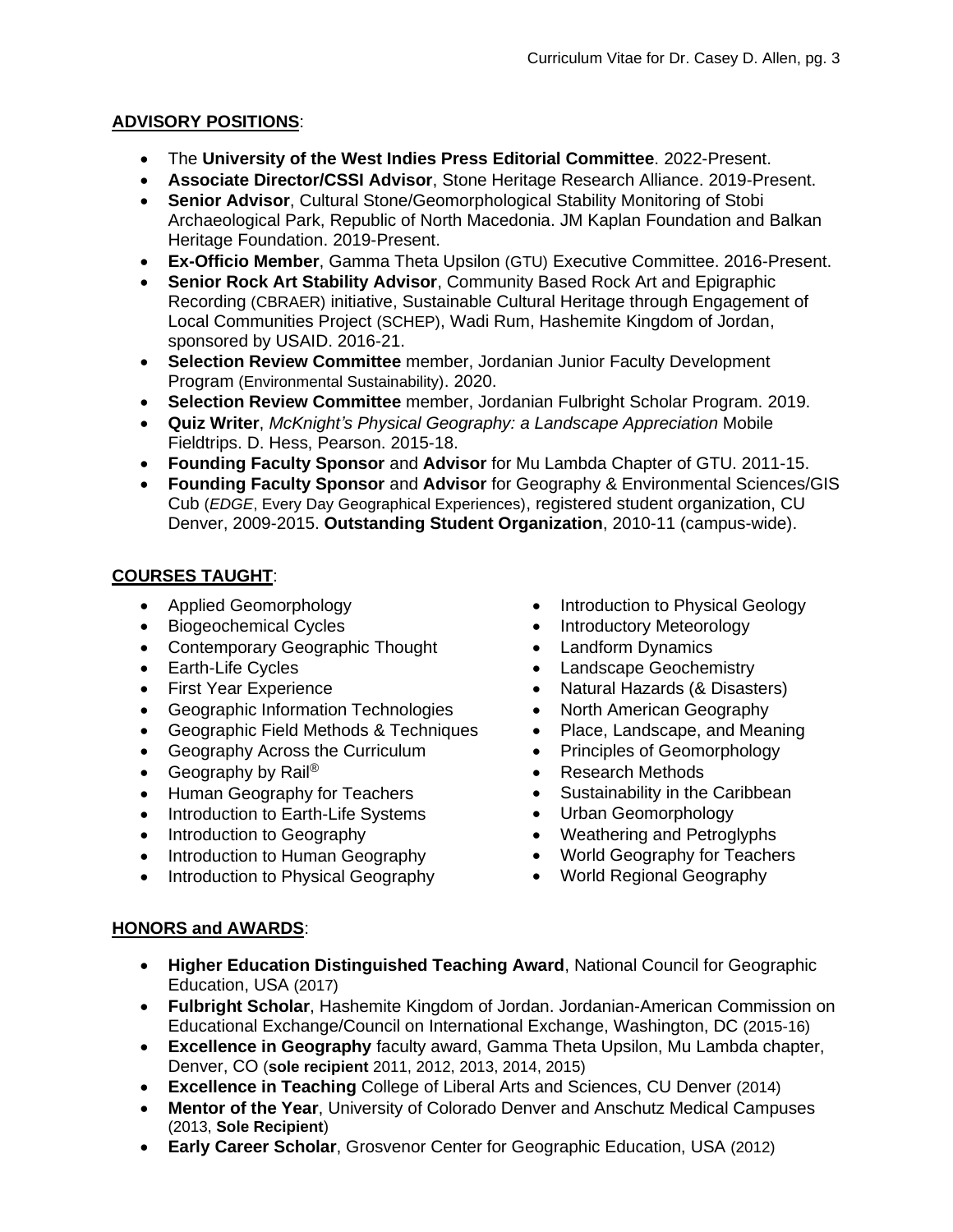- **Outstanding Student Organization**, EDGE Club (**E**very **D**ay **G**eographical **E**xperiences), CU Denver | Anschutz Medical Campus (2010-11, as faculty sponsor)
- **Fellow**, National Science Foundation GK-12 *Down to Earth* program, ASU (2007-08)
- **Melvin G. Marcus Memorial Fellowship for Fieldwork**, ASU (**sole recipient**, 2006)
- **Outstanding Advising Program** Certificate of Merit, National Academic Advising Association (2003, St. George's University, Grenada, West Indies)
- **Excellence in Academic Advising**, Weber State University (2001)

### **BOOKS and MANUALS**:

- 1. Groom, K.M. and **C.D. Allen**. 2019. *Cultural Stone Stability Index Reference Manual*. Stone Heritage Research Alliance. 112 pages.
- 2. Thornbush, M.J. and **C.D. Allen**, eds. 2018. *Urban Geomorphology: Landforms and Processes in Cities*. Elsevier. 362 Pages.
- 3. Groom, K.M. and **C.D. Allen**. 2018. *Rock Art Rangers Handbook*. Amman, Jordan: Aqaba Special Economic Zone Authority, American Center for Oriental Research, and USAID. 58 pages.
- 4. Groom, K.M., N.V. Cerveny, **C.D. Allen**, R.I. Dorn, S.J. Gordon, D.S. Whitley. 2018. *Rock Art Stability Index Reference Manual* (K.M. Groom, editor). Stone Heritage Research Alliance. 238 Pages. (Bilingual, English-Arabic).
- 5. **Allen, C.D.**, ed. 2017. *Landscapes and Landforms of the Lesser Antilles*, Springer. 326 pages. Volume 13 of "World Geomorphological Landscapes", P. Mignon, series editor.
- 6. **Allen, C.D.**, ed. 2017. *The Andes: Geography, Diversity, and Sociocultural Impacts*. Nova Science Publishers. 226 pages. "Earth Sciences in the 21<sup>st</sup> Century" series.
- 7. Thornbush, M.J., **C.D. Allen**, and F.A. Fitzpatrick, eds. 2014. *Geomorphological Fieldwork*, Elsevier. 286 pages. Volume 18 of "Developments in Earth Surface Processes", J. Shroder, series editor. *Invited*.
- 8. **Allen, C.D.** 2008. *Using Rock Art as an Alternative Science Pedagogy*. Doctoral Dissertation, Arizona State University, Tempe, AZ. 217 pages.
- 9. Sutton, L.M., H. Colson, **C.D. Allen**, and G. Judkins, eds. 2007. *Introductory Physical Geography Laboratory Manual*, 5<sup>th</sup> edition. Hayden McNeil: Michigan. 180 pages.
- 10. **Allen, C.D.** 2001. *STAARS: a Survival Manual for Anyone who Advises* (Student Advising, Administration, and Registration System). Weber State University. 30 Pages.

# **REFEREED ARTICLES and BOOK CHAPTERS**:

- 1. Fritz, J.A. and **C.D. Allen**. In Press. Historic Repeat Photography as a Tool for Examining Landscape Change on Barbados. *Caribbean Urban Forum Proceedings* 10: forthcoming. University of Guyana.
- 2. **Allen, C.D.** In Press. "Humanistic Geography" in *Concise Encyclopedia of Human Geography*, D. Demeritt and L. Lees, eds. Edward Elgar Publishing Ltd. pp. forthcoming.
- 3. **Allen, C.D.**, C.D. Kennedy, K.M. Groom, N.V. Cerveny, R.I. Dorn, and D.S. Whitley. 2022. "The Rock Art Stability Index: A Non-Invasive Rapid Field Assessment for Condition Evaluation" in *Global Perspectives for the Conservation and Management of Open Air Rock Art Sites*, A.B. Fernandes, M. Marshall, and I.D. Sanz, eds. Routledge. pp. 97-116.
- 4. Groom, K.M., G. Bevan, M.D. Al-Zalabieh, S.M. Al-Noaimat, and **C.D. Allen**. 2022. "Community Engagement in Geologic Assessment of Stone Inscription and Petroglyphs in the Wadi Rum Protected Area, Jordan" in *Global Perspectives for the Conservation and Management of Open Air Rock Art Sites*, A.B. Fernandes, M. Marshall, and I.D. Sanz, eds. Routledge. pp. 302-315.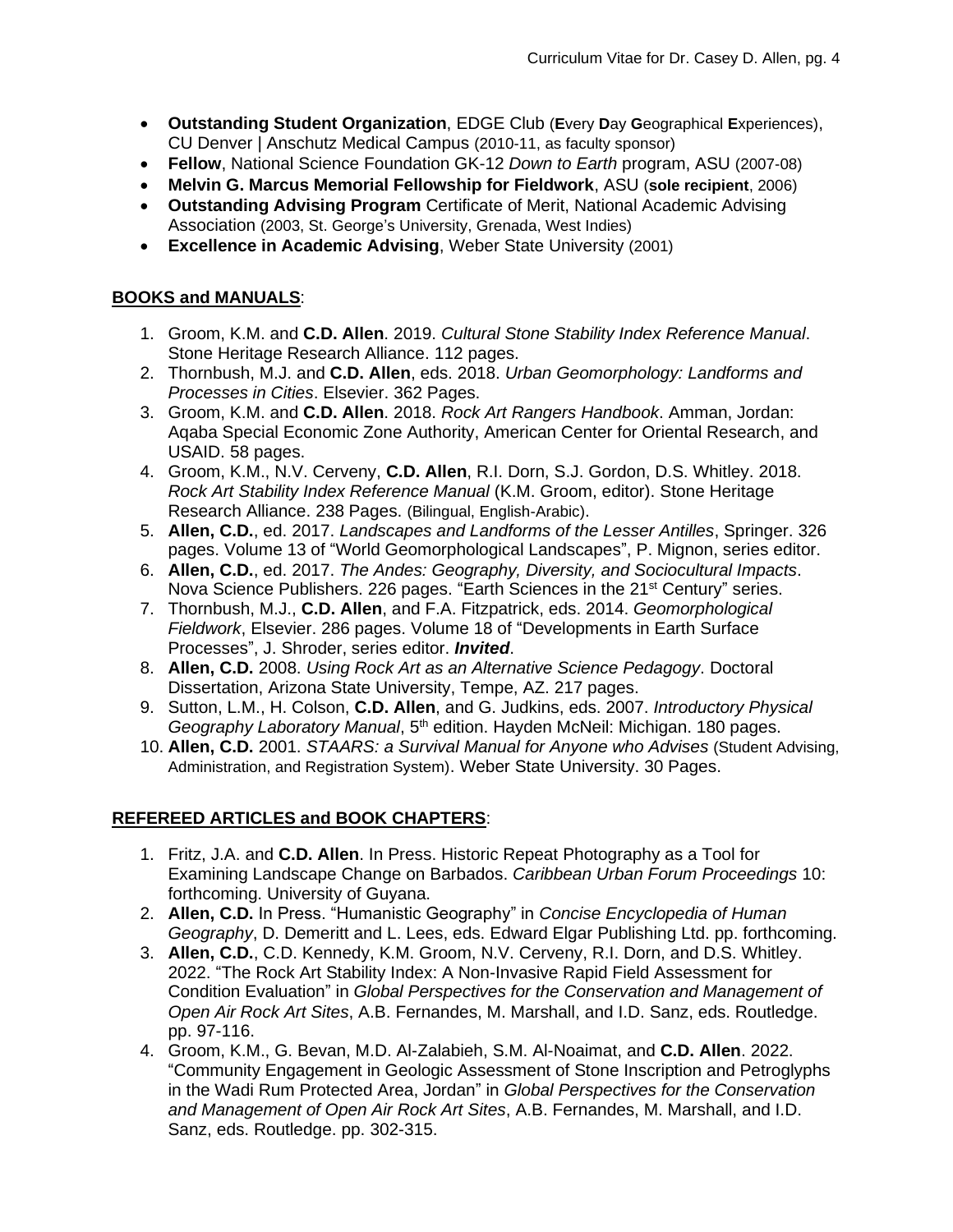- 5. **Allen, C.D.** and T.R. Paradise. 2022. Relict Landforms and the Legacy of Tony Orme. *Physical Geography* 43(1): 1-23. https://doi.org/10.1080/02723646.2021.1919380.
- 6. **Allen, C.D.** 2021. Foundational Moments in Geographers' Lives: Tales from the Field. *The Geographical Bulletin* 62(2): 49-53.
- 7. Hassan, A., Alfaraj, M., Fayad, M., and **C.D. Allen**. 2021. Optimizing Site Selection of New Cities in the Desert Using Environmental Geomorphology and GIS: a Case Study of Kuwait. *Applied Geomatics* 13: 953-968. https://doi.org/10.1007/s12518-021-00403-1.
- 8. Monk, J. and **C.D. Allen**. 2021. The Deviant Geographer. *The Geographical Bulletin* 62(1): 43-44.
- 9. Groom, K.M., **C.D. Allen**, and G. Bevan. 2020. The Rock-Art Rangers Program: Enhancing Tourism and Improving Employment Outcomes in Wadi Rum. *Studies in the History and Archaeology of Jordan*, Volume XIII: forthcoming. Jordan Department of Antiquities, Amman, Jordan.
- 10. Hassan, A., M.G. Almatar, M. Torab, and **C.D. Allen**. 2020. Environmental Urban Plan for Failaka Island, Kuwait: a Study in Urban Geomorphology. *Sustainability* 12(17): 7125.
- 11. Groom, K.M, G. Bevan, and **C.D. Allen**. 2020. Wadi Rum: Community-based Rock Art and Epigraphic Recording (2018-2019 season). *Archaeology in Jordan* 2: 142-143.
- 12. **Allen, C.D.** and K.M. Groom. 2020. Choosing Your Perspective: Finding Adventure in the Middle of a Crisis. *The Geographical Bulletin* 61(1): 61-66.
- 13. Groom, K.M., N.V. Cerveny, **C.D. Allen**, R.I. Dorn, and J. Theurer. 2019. Protecting Stone Heritage in the Painted Desert: Employing the Rock Art Stability Index in the Petrified Forest National Park. *Heritage* 2(3): 2111-2123.
- 14. **Allen, C.D.** 2019. Jordan's Forgotten Eastern Desert *Qasuur*. *FOCUS on Geography* 62(2): DOI: 10.21690/foge/2019.62.2p.
- 15. Groom, K.M., G. Bevan, and **C.D. Allen**. 2018. Wadi Rum: Community-based Rock Art and Epigraphic Recording Project (2016-17 season). *Archaeology in Jordan* 1: 96–97.
- 16. **Allen, C.D.** and M.J. Thornbush. 2018. "Introduction" in *Urban Geomorphology: Landforms and Processes in Cities*, M.J. Thornbush and **C.D. Allen**, eds. Elsevier. pp. 1-6.
- 17. **Allen, C.D.**, S. Ester, K.M. Groom, R. Schubert, C. Hagele, M. James, and D. Olof. 2018. "A Geologic Assessment of Historic St. Elizabeth of Hungary Church Using the Cultural Stone Stability Index, Denver, Colorado" in *Urban Geomorphology: Landforms and Processes in Cities*, M.J. Thornbush and **C.D. Allen**, eds. Elsevier. pp. 277-302.
- 18. Thornbush, M.J. and **C.D. Allen**. 2018. "Conclusion" in *Urban Geomorphology: Landforms and Processes in Cities*, M.J. Thornbush and **C.D. Allen**, eds. Elsevier. pp. 317-320.
- 19. **Allen, C.D.** 2017. "Small Islands, Intriguing Landscapes" in *Landscapes and Landforms of the Lesser Antilles*, **C.D. Allen**, ed. Springer. pp. 1-5.
- 20. Garmon, W.T., **C.D. Allen**, and K.M. Groom. 2017. "Lesser Antilles Geomorphologic and Climatic Overview" in *Landscapes and Landforms of the Lesser Antilles*, **C.D. Allen**, ed. Springer. pp. 7-15.
- 21. Diller, S.L., **C.D. Allen**, A. Kuramae, and D.M. Thieme. 2017. "Anguilla" in *Landscapes and Landforms of the Lesser Antilles*, **C.D. Allen**, ed. Springer. pp. 31-43.
- 22. Martin, E.A. and **C.D. Allen**. 2017. "Guadeloupe" in *Landscapes and Landforms of the Lesser Antilles*, **C.D. Allen**, ed. Springer. pp. 135-152.
- 23. Martin, E.A. and **C.D. Allen**. 2017. "Martinique" in *Landscapes and Landforms of the Lesser Antilles*, **C.D. Allen**, ed. Springer. pp. 173-189.
- 24. **Allen, C.D.**, S.L. Diller, and T. Zabarauskas. 2017. "Grenada" in *Landscapes and Landforms of the Lesser Antilles*, **C.D. Allen**, ed. Springer. pp. 243-265.
- 25. **Allen, C.D.** 2017. "Preface" in *The Andes: Geography, Diversity, and Sociocultural Impacts*, C.D. Allen, ed. Nova Science Publishers. pp. vii-x.
- 26. **Allen, C.D.** 2017. "Introduction" in *The Andes: Geography, Diversity, and Sociocultural Impacts*, C.D. Allen, ed. Nova Science Publishers. pp. 1-4.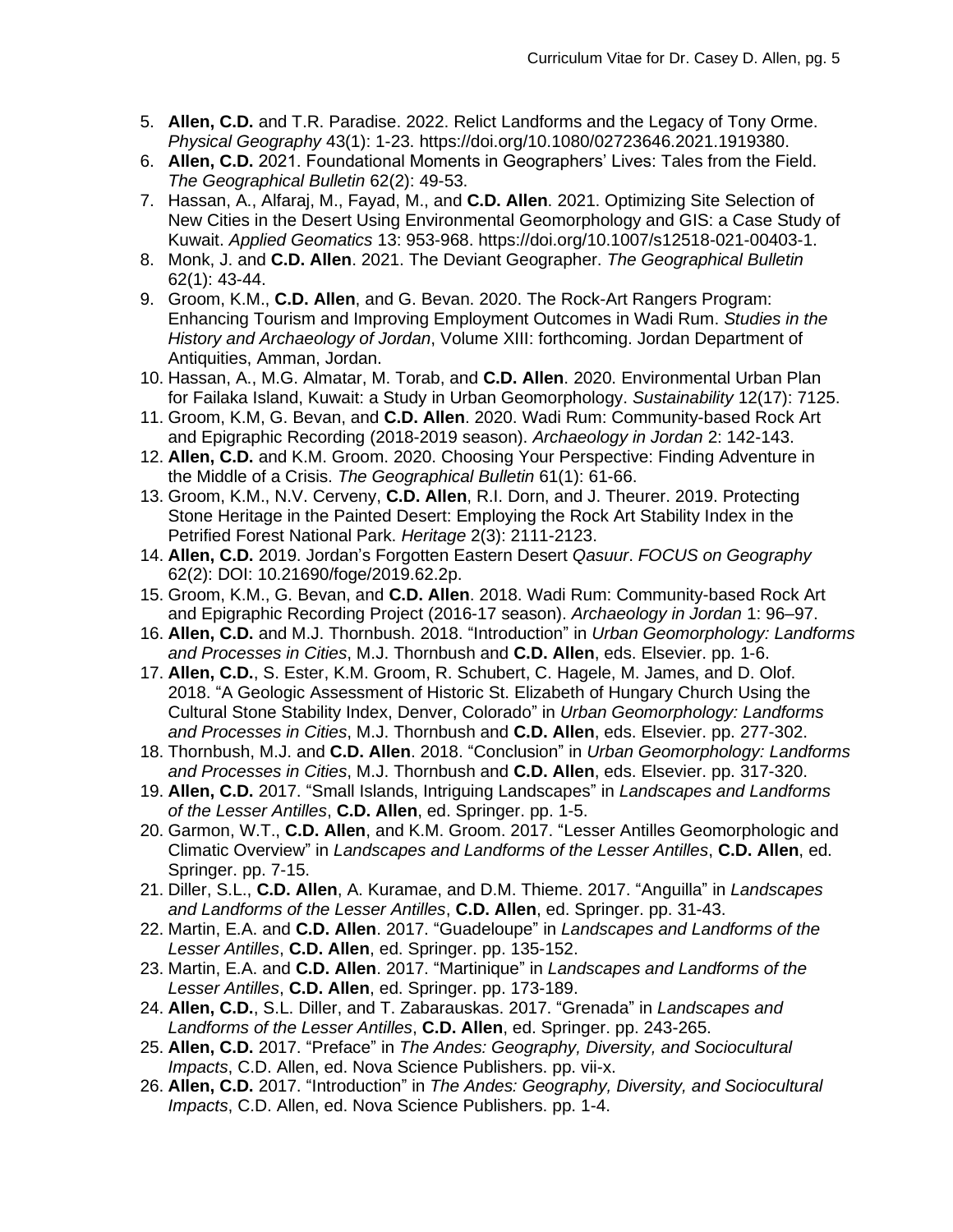- 27. Shanteau, J. and **C.D. Allen**. 2017. *Rhizoplaca chrysoleuca* as an Alternative Lichenometric Species: a Preliminary Investigation at the Lawn Lake Alluvial Fan, Rocky Mountain National Park, CO USA. *The Geographical Bulletin* 58(2): 79-91.
- 28. Allen, C.D. and J.M. Barbour. 2016. Geography by Rail<sup>®</sup>: a New Twist on a Romantic Concept. *Journal of Geography in Higher Education* 40(4): 479-508.
- 29. Cerveny, N.V., R.I. Dorn, **C.D. Allen**, D.S. Whitley. 2016. The Rock Art Stability Index (RASI): Advances in Rapid Condition Assessments of Rock Art Sites. *Journal of Archeological Science Reports* 10(2016): 871-877.
- 30. Thornbush, M.J. and **C.D. Allen**. 2016. Photogeomorphology and Landscape Change. *Zeitschrift für Geomorphologie* 60(3): 1-9.
- 31. Groom, K.M., **C.D. Allen**, L. Mol, T.R. Paradise, K. Hall. 2015. Defining Tafoni: Reexamining Terminological Ambiguity for Cavernous Rock Decay Phenomena. *Progress in Physical Geography* 39(6): 775-793.
- 32. Groom, K.M. and **C.D. Allen**. 2014. Denver's Forgotten Flood: The Geomorphologic Impacts of the 1933 Castlewood Dam Failure. *Journal of the West* 53(2): 54-65.
- 33. Thornbush, M.J., **C.D. Allen**, F.A. Fitzpatrick. 2014. "Introduction" In *Geomorphological Fieldwork*. M.J. Thornbush, **C.D. Allen**, and F.A. Fitzpatrick, eds. Elsevier. pp. 1-9.
- 34. **Allen, C.D.** 2014. "Why Fieldwork?" in *Geomorphological Fieldwork*, M.J. Thornbush, **C.D. Allen**, and F.A. Fitzpatrick, eds. Elsevier. pp. 11-29.
- 35. Thornbush, M.J., **C.D. Allen**, F.A. Fitzpatrick. 2014. "Getting into the Field" in *Geomorphological Fieldwork*, M.J. Thornbush, **C.D. Allen**, and F.A. Fitzpatrick, eds. Elsevier. pg. 31.
- 36. Thornbush, M.J., **C.D. Allen**, F.A. Fitzpatrick. 2014. "Teaching Geomorphology in the Field" in *Geomorphological Fieldwork*, M.J. Thornbush, **C.D. Allen**, and F.A. Fitzpatrick, eds. Elsevier. pp. 91-92.
- 37. Thornbush, M.J., **C.D. Allen**, F.A. Fitzpatrick. 2014. "Field Methodologies" in *Geomorphological Fieldwork*, M.J. Thornbush, **C.D. Allen**, and F.A. Fitzpatrick, eds. Elsevier. pp. 173-174.
- 38. Thornbush, M.J., **C.D. Allen**, F.A. Fitzpatrick. 2014. "Conclusion" in *Geomorphological Fieldwork*. M.J. Thornbush, C.D. Allen, and F.A. Fitzpatrick, eds. Elsevier. pp. 259-261.
- 39. **Allen, C.D.** 2014. The Need for Fieldwork in Science. *Journal of College Science Teaching* 43(5): 10-11.
- 40. Dorn, R.I, S.J. Gordon, **C.D. Allen**, N. Cerveny, J.C. Dixon, K.M. Groom, K. Hall, E. Harrison, L. Mol, T.R. Paradise, P. Sumner, T.J. Thompson, A.V. Turkington. 2013. The Role of Fieldwork in Rock-Decay Research: Case Studies from the Fringe. *Geomorphology* 200: 59-74. *Invited*.
- 41. **Allen, C.D.** and K.M. Groom. 2013. Evaluation of Grenada's "Carib Stones" via the Rock Art Stability Index. *Applied Geography* 42: 165-175.
- 42. **Allen, C.D.**, T.J. Thompson, and M.K. Hansen. 2013. Using Music to Learn Geomorphology: An Undergraduate Experience. *Geographical Bulletin* 54(1): 37-48.
- 43. **Allen, C.D.** 2013-present. Humanistic Geography in *Oxford Bibliographies* in Geography. B. Wharf, ed. New York: Oxford University Press. *Invited*.
- 44. **Allen, C.D.** and K.M. Groom. 2013. A Geologic Assessment of Grenada's Carib Stones. *International Newsletter on Rock Art* 65: 19-24.
- 45. **Allen, C.D.** 2012. *Los Lavadores*: Discovering Place in the Andes. *Geographical Review* 102(3): 364-371.
- 46. Dorn, R.I., J. Dorn, E. Harrison, E. Gutbrod, S. Gibson, P. Larson, N.V. Cerveny, N. Lopat, K.M. Groom, and **C.D. Allen**. 2012. Case Hardening Vignettes from the Western USA: Convergence of Form by a Divergence of Hardening Processes. *Association of Pacific Coast Geographers Yearbook* 74: 53-75.
- 47. **Allen, C.D.** 2011. Concept Mapping Validates Fieldwork's Capacity to Deepen Students' Cognitive Linkages of Complex Processes. *Research in Geographic Education* 13(2): 30-51.
- 48. **Allen, C.D.** 2011. On Actor-Network Theory and landscape. *Area* 43(3): 274-280.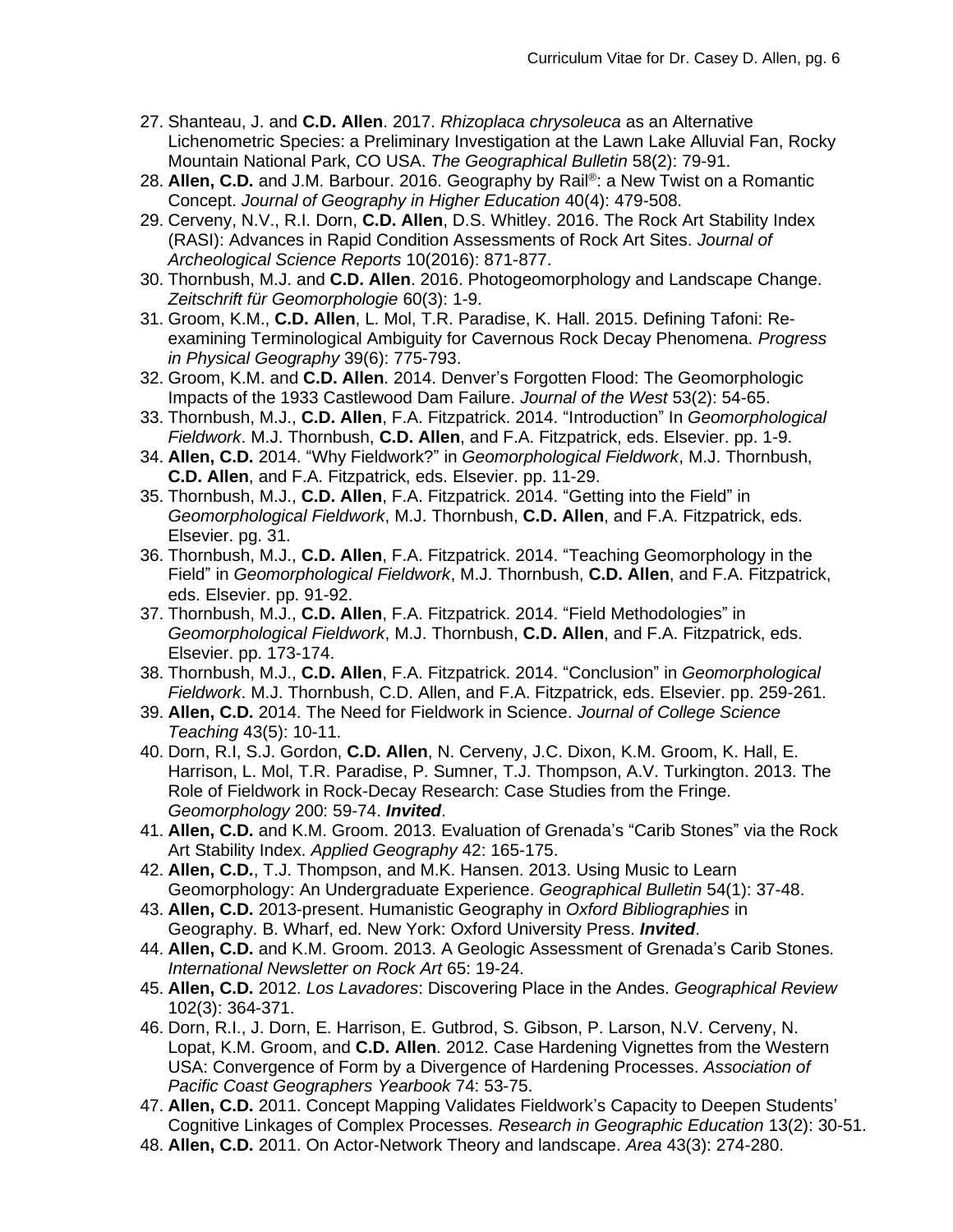- 49. **Allen, C.D.** and C. Lukinbeal. 2011. *Practic*ing Physical Geography: an Actor-Network View of Physical Geography Exemplified by the Rock Art Stability Index. *Progress in Physical Geography* 35(2): 227-248.
- 50. **Allen, C.D.**, A.K. Cutrell, N.V. Cerveny, J. Theurer. 2011. Advances in Rock Art Research. *La Pintura* 37(1): 4-6, 13.
- 51. **Allen, C.D.** 2010. Biogeomorphology and Biological Soil Crusts: a Symbiotic Research Relationship. *Geomorphologie: Relief, Processus, Environnement* 2010(4): 347-358.
- 52. **Allen, C.D.** 2009. Field Trips to the Canyons and Plains of SE Colorado and Their Potential for Educational Tourism. In *Southeast Colorado Heritage Tourism Report*, R. Hartman, ed. Wash Park Media, pgs. 63-74. (**Invited**).
- 53. Finn, J., A. Fernandez, D.D. Arreola, L.M. Sutton, **C.D. Allen**, and C. Smith. 2009. Puerto Peñasco: From Fishing Village to Tourist Mecca. *Geographical Review* 99(4): 575-597.
- 54. Arreola, D.D., W.E. Doolittle, L.M. Sutton, A. Fernandez, J. Finn, C. Smith, and **C. Allen.** 2009. Huepác Revisited: Cultural Remapping of a Sonoran Townscape. *Journal of the Southwest* 51(2): 137-164.
- 55. **Allen, C.D.**, J. Dorn, and R.I. Dorn. 2009. Fire in the Desert: Initial Gullying Associated with the Cave Creek Complex Fire, Sonoran Desert, Arizona. *Association of Pacific Coast Geographers Yearbook* 71: 182-195.
- 56. **Allen, C.D.** 2009. Monitoring Environmental Impact in the Upper Sonoran Lifestyle: a New Tool for Rapid Ecological Assessment. *Environmental Management* 43(2): 346-356.
- 57. **Allen, C.D.** and R.I. Dorn. 2008. Graduate Degrees in Geographic Education: Exploring an Online Model. *The California Geographer* 48: 85-103.
- 58. Dorn, R.I., D.S. Whitley, N.V. Cerveny, S.J. Gordon, **C.D. Allen**, and E. Gutbrod. 2008. The Rock Art Stability Index: A New Strategy for Maximizing the Sustainability of Rock Art. *Heritage Management* 1(1): 37-70. (Now *Heritage & Society*)
- 59. **Allen, C.D.** 2007. Biogeography and Soils, Laboratory 13. In *Introductory Physical Geography Laboratory Manual*, 5th edition, Sutton, L. M., H. Colson, G. Judkins, and **C. D. Allen**, eds. Hayden McNeil: Michigan. 14 pages, including 4 illustrative figures.
- 60. Lukinbeal, C. and **C.D. Allen.** 2007. Virtual Egalitarianism, Critical Pedagogy, and Geography Education. *Journal of Geography* 106(5): 199-205.
- 61. **Allen, C.D.** 2005. Micrometeorology of a Smooth and Rugose Biological Soil Crust Near Coon Bluff, Arizona. *Journal of the Arizona-Nevada Academy of Sciences* 38(1): 21-28.
- 62. Aiken-Wisniewski, S. and **C.D. Allen**. 2005. Did Einstein Know the Date to Withdraw? Techniques and Activities to Educate Your Campus Community about Academic Advising. *Online feature article for National Academic Advising Association (NACADA)*.

**FUNDING RECEIVED** (~US\$846,000 external and ~US\$55,000 internal, 2000-present):

- **\$67,000. "Expedition Team Member"** (Co-PI with T.R. Paradise, University of Arkansas and K.M. Groom, ASU) for *Climate Change and Dunefield Expansion: a Morphometric Survey from Wadi Rum, Jordan*. Explorers Club Discovery Expedition grant (partnership with Discovery Channel Networks). 2023-2025.
- **\$390,000**. **Senior Advisor** (G. Bevan, Queen's University and K.M. Groom, ASU, PIs) for *CBRAER Extension: Hisma Rock Art Rangers Initiative (HRARI)*. SCHEP and USAID. Wadi Rum, Jordan. Aug 2019-July 2021.
- **\$98,080**. **Senior Advisor** (G. Bevan, Queen's University and K.M. Groom, Arizona State University, PIs) for *Community Based Rock Art and Epigraphic Recording (CBRAER)*. Sustainable Cultural Heritage through Engagement of Local Communities Project (SCHEP) and USAID. Wadi Rum, Jordan. 2017-18.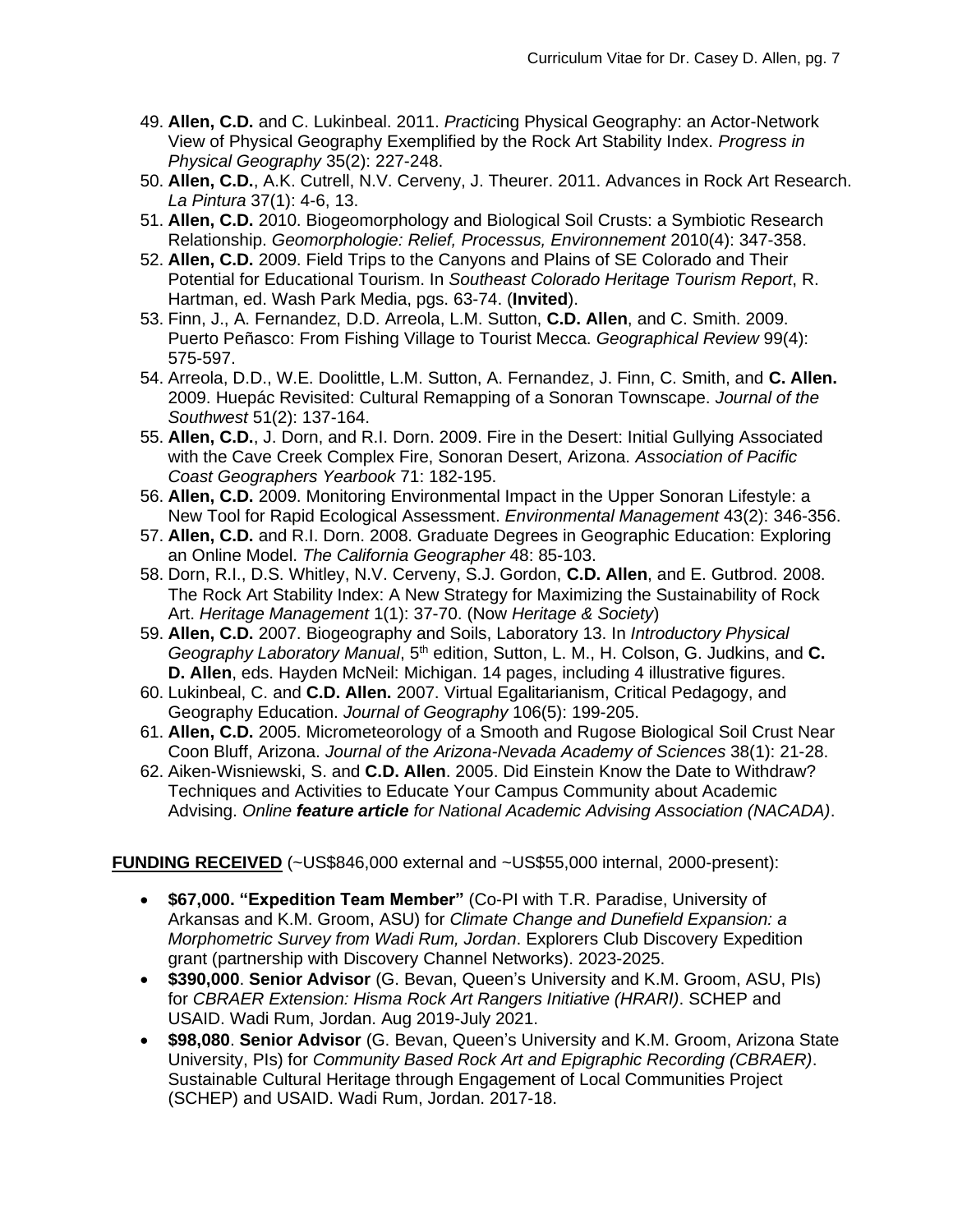- **\$1200** (maximum award possible). **Faculty Sponsor** for *Geologic Stability of the Carib Stones, Grenada, West Indies* (C.D. Kennedy, student PI). Undergraduate Research Opportunities Program grant, University of Colorado Denver. Summer 2016.
- **\$33,260**. **Sole Principal Investigator** (Fulbright) for *Assessment and Analysis of Touristic Impacts on the Geology, Soil, and Flora Diversity of the Wadi Dana Biosphere Reserve, Jordan: Landscape Dynamics and Field Methods*. Jordanian-American Commission on Education Exchange for Hashemite Kingdom of Jordan. 2015-16.
- **\$2,000**. **Sole Principal Investigator** for *Establishing a Baseline Spatial Inventory for Biological Soil Crusts in Three Major Land Resource Areas of Wyoming*. Bureau of Land Management. 2012-15.
- **\$1200**. **Faculty Sponsor** for *The Relationship of Social Media and Area Marketing in Promoting Boybands in the UK* (S.L. Diller, student PI). Undergraduate Research Opportunities Program grant, University of Colorado Denver. Summer 2014.
- **\$1500**. **Sole Awardee** for presentation at *International Association of Geomorphologists* conference, Paris, France. University of Colorado Denver College of Liberal Arts and Sciences Dissemination Grant. August 2013.
- **\$3000**. **Sole Awardee** for *Geography by Rail®* field studies course. University of Colorado Denver Office of International Affairs Course Enhancement Grant. 2012.
- **\$3500**. **Co-Principal Investigator** (with J. Barbour, A. Chin, G. Simon, B. Wee) *Developing Synthetic Approaches to Interdisciplinary Training*. University of Colorado Denver College of Liberal Arts and Sciences Advancing Curricula and Teaching (ACT) Grant. 2012.
- **\$10,000** (maximum award possible). **Sole Principal Investigator** for *Enhancing Student Learning Through Field-Based Experiential Learning*. University of Colorado Denver Center for Faculty Development. 2011-12.
- **\$12,329**. **Sole Principal Investigator** (partnership with Petrified Forest National Park) for *The Rock Art Research Program: continuing RASI at Petrified Forest National Park, AZ*. Rocky Mountain Cooperative Ecosystems Unit (CESU). 2011.
- **\$17,373**. **Sole Principal Investigator** (partnership with PEFO) for *The Rock Art Research Program: An interdisciplinary approach to enhancing international scholarship through emplacement of geographical perspectives on the analytical study of rock art resources*. Rocky Mountain Cooperative Ecosystems Unit (CESU). 2009-10.
- **\$1500**. **Sole Awardee** for *Sustainability in the Caribbean* course development grant, University of Colorado Denver Office of International Education. 2009.
- **\$3600** (maximum award possible). **Faculty Sponsor** for *Alternative Energy Feasibility in the Caribbean* (S. Insinna, A. Warner, S. Watson, and D. Fischer, student-PIs). Undergraduate Research Opportunities Program (UROP), University of Colorado Denver. Summer fieldwork in the Caribbean 2009.
- **\$199,939**. **Co-Principal Investigator** (with N.V. Cerveny, Mesa Community College, and R.I. Dorn, ASU) for *Collaborative Research: Using the Rock Art Stability Index to Engage Community College Students in Field-Based Interdisciplinary Research*. National Science Foundation CCLI Phase I grant. 2008-12.
- **\$30,000** (plus full tuition and fees). National Science Foundation GK-12 Fellowship. 2007-08.
- **\$1550** (highest award to date). Melvin G. Marcus Scholarship for fieldwork, ASU 2006
- **\$300**. *Graduate and Professional Student Association* travel award, ASU, 2006
- **\$28,000** (total). Graduate College Award for Tuition, ASU, 2004-06
- **\$2342**. *Professional Travel Award*, St. George's University, October 2003
- **\$900**. *Staff Development* grant, Weber State University, September 2001
- **\$5500**. Graduate Scholarship, Southern Utah University, 1998 (nominated by Chair)
- **\$800**. Corporate-sponsored study abroad funding, Coca-Cola Company, 1996
- **\$1000**. Corporate-sponsored study abroad funding, Coca-Cola Company, 1995
- **\$1795**. Corporate-sponsored study abroad funding, Morton-Thiokol Corporation, 1992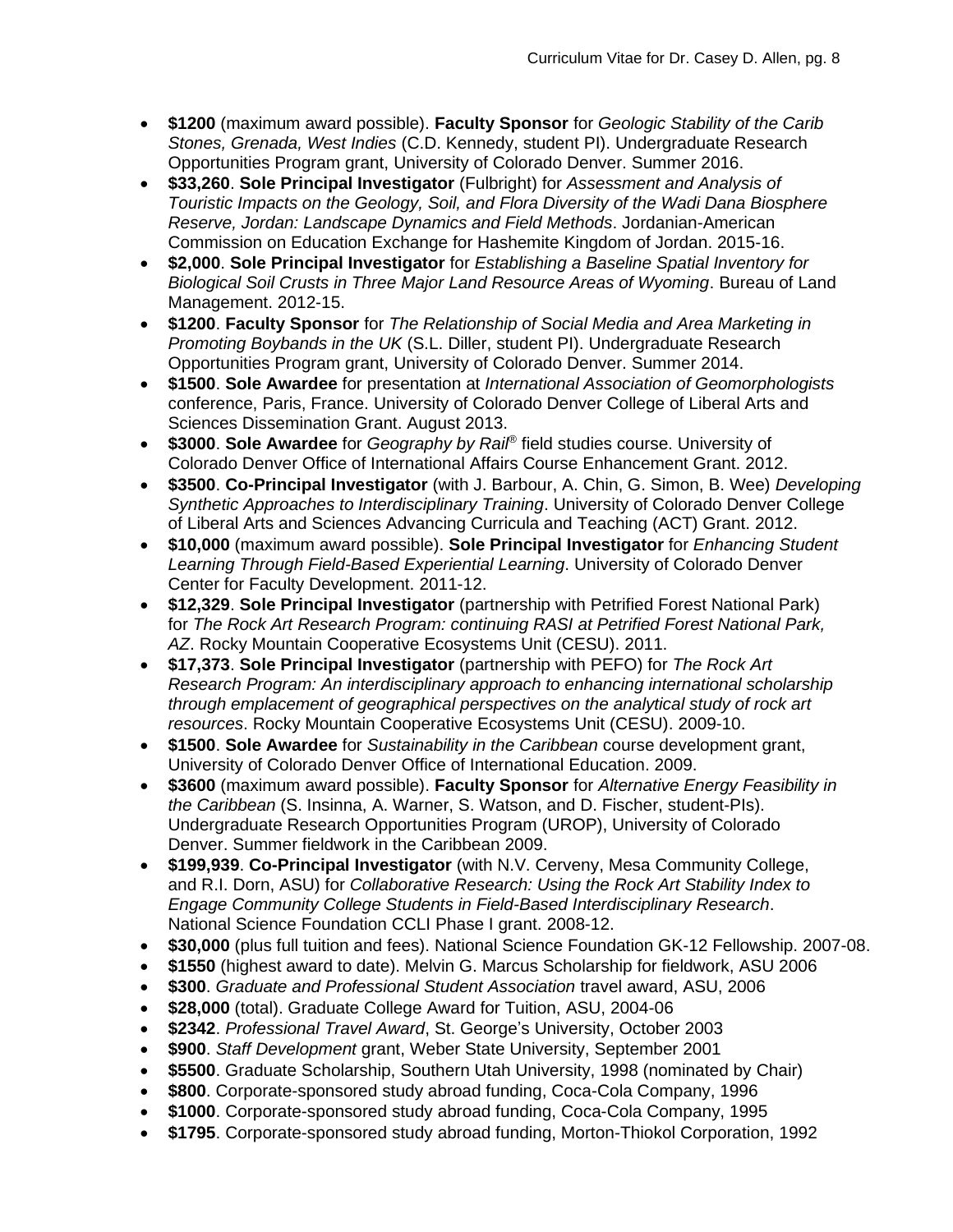#### **COMMENTARY, BOOK REVIEWS, and PANELS** (\*invited):

- 1. **Allen, C.D.** 2022. Editor's Note. *The Geographical Bulletin* 63(2): 51.
- 2. **Allen, C.D.** 2021. Editor's Note. *The Geographical Bulletin* 62(2): 1-2.
- 3. **Allen, C.D.** 2021. A Message From The Editor of *The Geographical Bulletin*. *Gamma Theta Upsilon Newsletter*, October: 4.\*
- 4. **Allen, C.D.** 2021. Editor's Note. *The Geographical Bulletin* 62(1): 1-2.
- 5. **Allen, C.D.** 2021. A Message From The Editor of *The Geographical Bulletin*. *Gamma Theta Upsilon Newsletter*, April: 3.\*
- 6. **Allen, C.D.** 2021. A Message from the Editor of *The Geographical Bulletin*. *Gamma Theta Upsilon Newsletter*, February: 5-6.\*
- 7. **Allen, C.D.** 2020. Editor's Note. *The Geographical Bulletin* 61(2): 69.
- 8. **Allen, C.D.** 2020. Editor's Note. *The Geographical Bulletin* 61(1): 1.
- 9. **Allen, C.D.** 2020. *The Geographical Bulletin* Update. *Gamma Theta Upsilon Newsletter*, May: 6.\*
- 10. **Allen, C.D.** 2019. Editor's Note. *The Geographical Bulletin* 60(2): 91.
- 11. **Allen, C.D.** 2019. *The Geographical Bulletin*: Open to All. *Gamma Theta Upsilon Newsletter*, May: 5.\*
- 12. **Allen, C.D.** 2019. Editor's Note. *The Geographical Bulletin* 60(1): 1.
- 13. **Allen, C.D.** 2018. New Section Added to The Geographical Bulletin. *Gamma Theta Upsilon Newsletter*, December: 1-2.\*
- 14. **Allen, C.D.** 2018. Editor's Note. *The Geographical Bulletin* 59(2): 72-73.
- 15. Thornbush, M.J. and **C.D. Allen**. 2018. *Geomorphology*. Invited blog post for Elsevier's *SciTech Connect* blog (September): http://scitechconnect.elsevier.com/geomorphology/*.*
- 16. **Allen, C.D.** 2018. Editor's Note. *The Geographical Bulletin* 59(1): 1-3.
- 17. **Allen, C.D.** 2018. Making *The Geographical Bulletin* Online and Open Access. *Gamma Theta Upsilon Newsletter*, April: 1-2.\*
- 18. **Geographical Fact Checker** for *¡BOOM!* Spanish game show, Gestmusic, 2018.\*
- 19. **Allen, C.D.** 2017. A Note from the (new) Editor. *The Geographical Bulletin* 58(2): 65.
- 20. **Allen, C.D.** 2016. Taking Full Advantage of Your Fulbright. *Council for International Exchange of Scholars* (CIES) blog (October): http://www.cies.org/article/taking-fulladvantage-your-fulbright (selected as a top-ten blog of 2016).\*
- 21. **Allen, C.D.** 2016. Wither "Traditional" Geography? *American Association of Geographers Newsletter* (May): http://news.aag.org/2016/05/wither-traditionalgeography/.
- 22. **Allen, C.D.** 2016. The Last Launch: Messages in a Bottle (by Yi-Fu-Tuan). *Social and Cultural Geography* 17(3): 463-464.\*
- 23. **Allen, C.D.**\* 2015-16. Section Editor for *Photogeomorphology and Landscape Change* special issue 60(3), *Zeitschrift für Geomorphologie*.
- 24. **Allen, C.D.** April 2015. **Panelist** for Association of American Geographers *Strategies for Improving Career Preparation*, Chicago, IL.\*
- 25. **Allen, C.D.** 2015. Romantic Geography: In Search of the Sublime Landscape (by Yi-Fu Tuan). *The AAG Review of Books* 3(2): 60-62. (**Commissioned**).
- 26. **Allen, C.D.** and K.M. Groom. 2014. *Grenada's Carib Stones*. Amerindian Exhibit, Grenada National Museum (Caribbean).\*
- 27. **Allen, C.D.** April 2014. **Panelist** for Association of American Geographers *The Academic Job Market for Geographers*, Tampa FL.\*
- 28. **Allen, C.D.** (as "Phillip Sullivan"). 2012. Withdrawing from a Job You've Accepted. *The Chronicle of Higher Education*. https://www.chronicle.com/article/withdrawing-from-a-jobyouve-accepted/.
- 29. **Allen, C.D.** March 2010. **Panelist** for screening of *Dirt! The Movie*, Rocky Mountain PBS Community Cinema, Denver, CO.\*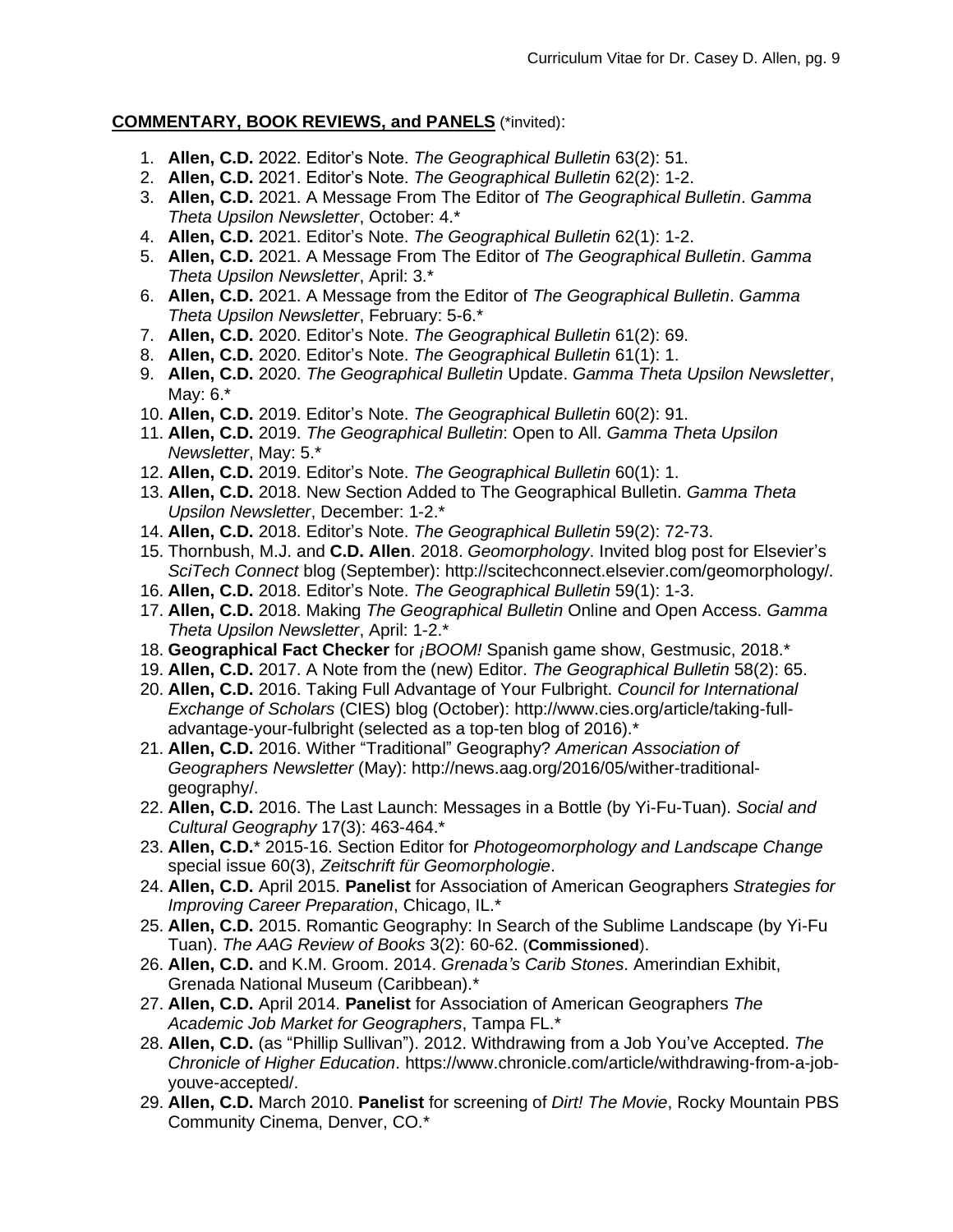- 30. **Allen, C.D.** March 2009. **Discussant**, special session on *Virtual Learning Environments and Geographic Education*, Association of American Geographers annual meeting, Las Vegas, NV (Michael N. DeMers, Chair and Organizer).\*
- 31. **Allen, C.D.** March 2008. **Forum Panelist**, *Graduate Opportunities and Resources at ASU*, School of Geographical Sciences Annual Recruitment Week.\*
- 32. **Allen, C.D.** September 2006. **Panelist**, *Thinking and Preparing for Life after a Bachelor's Degree in Geography, Part II: Preparing for Graduate School*. Association of Pacific Coast Geographers (APCG), Eugene, OR.\*

### **REFEREED PRESENTATIONS and WORKSHOPS** (\*undergraduate student):

- 1. Fritz, J.A\*. and **C.D. Allen**. June 2021. *Historic Repeat Photography as a Tool for Examining Landscape Change on Barbados*. 10<sup>th</sup> Caribbean Urban Forum, Georgetown, Guyana.
- 2. Groom, K.M., **C.D. Allen**, and G. Bevan. January 2019. *The Rock-Art Rangers Program: Enhancing Tourism and Improving Employment Outcomes in Wadi Rum*. International Conference on the History and Archaeology of Jordan, Florence, Italy. (*Invited*).
- 3. Hassan, A., M.G. Almatar, M. Torab, and **C.D. Allen**. August 2020. *Environmental Urban Plan for Failaka Island, Kuwait*. 34th International Geographical Congress, Istanbul, Turkey.
- 4. Bevan, G., K.M. Groom, and **C.D. Allen**. November 2018. *Community-Based Rock-Art and Epigraphic Recording using GPS-enabled Smartphones in Wadi Rum, Jordan*. American Schools of Oriental Research annual meeting, Denver, CO. (*Invited*).
- 5. **Allen, C.D.** November 2017. *Sustainable Cultural Heritage through Engagement of Local Communities Project (SCHEP), Wadi Rum, Jordan: a Training Program Assessing Geologic Stability of Rock Art and Geotourism Management*. International Association of Geomorphologists quadrennial conference, New Delhi, India.
- 6. **Allen, C.D.** August 2013. *Geologic Analysis of Grenada's Carib Stones and Implications for Future Management*. International Association of Geomorphologists quadrennial conference, Paris, France.
- 7. Sunnygard, J., E.J. Yoder, **C.D. Allen**. June 2012. *Growing Abroad – Theory and Practice of International and Cross-cultural Learning*. Student Affairs Leadership Conference, Denver, CO.
- 8. Cerveny, N.V., **C.D. Allen**, and R.I. Dorn. June 2011. *Collaborative Research: Using the Rock Art Stability Index to Engage Community College Students in Field-Based Interdisciplinary Research*. Broadening Impacts: NSF-Funded Projects at Two-Year Colleges Conference, Washington, DC.
- 9. Cerveny, N.V., **C.D. Allen**, and R.I. Dorn. March 2011. *The Rock Art Stability Index: Contributing to Resource Preservation while Engaging Introductory Level College Students in Science Through Culture*. Society for American Archaeology 76th Annual Meeting, Sacramento, CA.
- 10. Isham, J.\*, A.K. Cutrell\*, **C.D. Allen**. July 2010. *Creating a field-worthy GISystem for Cultural Resource Management Using ArcPad*. ESRI Education Users Conference, San Diego, CA.
- 11. **Allen, C.D.** April 2010. *Fieldwork in Introductory Physical Geography Increases Minority and Female Student Learning*, AAG annual conference, special session on field-based pedagogy, Washington, DC.
- 12. **Allen, C.D.** February 2002. *Benefits of Preserving Cryptobiotic Soils.* Paper presentation. North American Interdisciplinary Conference on Environment and Community, Ogden, UT.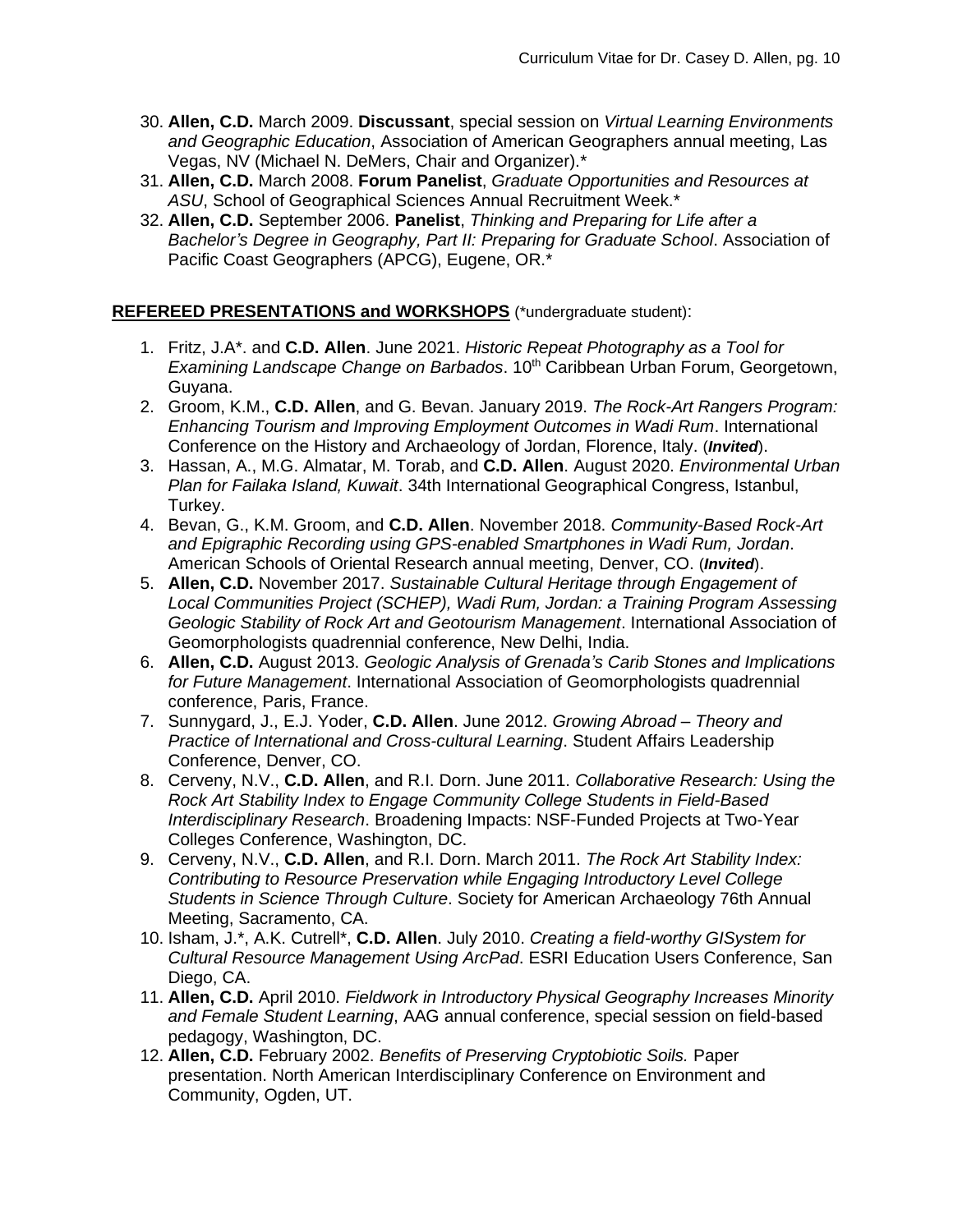- 13. Aiken-Wisniewski, S., J.K. Willener, **C.D. Allen**, C.Y. Morphet\*, and C. Meyer. April 2002. *Assessing Academic Advisement: Beyond The Satisfaction Survey*. Workshop for Utah Advising and Orientation Association annual conference, Park City, UT.
- 14. **Allen, C.D.** and J.A. Rivers. April 2001. *First Year Advising: Successes and Pitfalls of the Training Process*. NACADA Region 10 Conference, Durango, CO.
- 15. Willener, J.K. and **C.D. Allen**. April 2001. *One Stop Shopping*. National Academic Advising Association (NACADA) Region 10 Conference, Durango, CO.
- 16. **Allen, C.D.** and J.A. Rivers. October 2001. *First Year Advising: Successes and Pitfalls of the Training Process*. NACADA International Conference, Ottawa, Canada.
- 17. Willener, J.K. and **C.D. Allen**. October 2001. *One Stop Shopping*. NACADA International Conference, Ottawa, Canada.
- 18. **Allen, C.D.** April 2001. *A Brief Overview of Cryptobiotic Soils in the American Southwest*. Utah Geographical Society, Ogden, UT

### **KEYNOTE ENGAGEMENTS and INVITED PRESENTATIONS**:

- 1. **Allen, C.D.** November 2022 (scheduled). **Keynote Speaker**, *Living with Climate*  Change: Consequences and Adaptation. 5<sup>th</sup> International Symposium of Living with Landscapes, Luxor, Egypt.
- 2. **Allen, C.D.** April 2021. *Volcanoes and the Eruption of La Soufriere, St. Vincent*. Guest scientist (virtual), West Ada School District, Meridian, ID. (*Invited*).
- 3. **Allen, C.D.** March 2019. **Keynote Speaker**, *Geomorphic Forensics of Relict Tidal Notches, Barbados*. SciTech Week, The University of the West Indies, Cave Hill, Barbados.
- 4. **Allen, C.D.** September 2017. *Establishing an Online Graduate Program*. Office of the Dean of Basic Sciences, St. George's University, Grenada, West Indies. (*Invited*).
- 5. **Allen, C.D.** August 2017. *Fieldwork as Pedagogy*. Brown Bag seminar, Nanyang Technical University, Humanities and Social Science Academic Group, National Institute of Education, Singapore. (*Invited*).
- 6. **Allen, C.D.** August 2017. *Ocean Waves*. Lecture for Coastal Systems course, Nanyang Technical University, Humanities and Social Science Academic Group, National Institute of Education, Singapore. (*Invited*).
- 7. **Allen, C.D.** April 2017. *Geomorphology of Wadi Rum and its Implications for Rock Art and Inscriptions*. Workshop for Wadi Rum Protected Area Authority, Rum Village, Jordan. (*Invited*)
- 8. Groom, K.M. and **C.D. Allen** April 2017. *Rock Art Stability Index Using GIS and GPS: A Valuable Tool for the Assessment and Conservation of Rock Art.* The First International Workshop on Applications of Geomatics Engineering in Natural and Cultural Heritage Conservation and Management. Al al-Bayt University, Mafraq, Jordan. (*Invited*).
- 9. **Allen, C.D.** November 2016. *Power of Fieldwork in Undergraduate Education* and *Settlement Patterns and Architecture* for the Department of Geography, University of Northern Iowa, Cedar Falls, IA. (*Invited*).
- 10. **Allen, C.D.** October 2016. *Urban Rock Decay* for the Department of Natural and Built Environment, Sheffield-Hallam University, Sheffield, England. (*Invited*).
- 11. **Allen, C.D.** February 2016. *Abiotic Tourism in the Hashemite Kingdom of Jordan* for the University of Jordan, Amman. (*Invited*).
- 12. **Allen, C.D.** November 2015. *Fieldwork: Lifeblood of a Geographer* and *Karst Geomorphology* for the Department of Geography, South Dakota State University, Brookings, SD. (*Invited*).
- 13. **Allen, C.D.** April 2015. *Value of Short-term International Field Study Programs: Maymester in Grenada*. Special Session on *Placing Environmental Education*, Association of American Geographers annual conference, Chicago, IL. (*Invited*).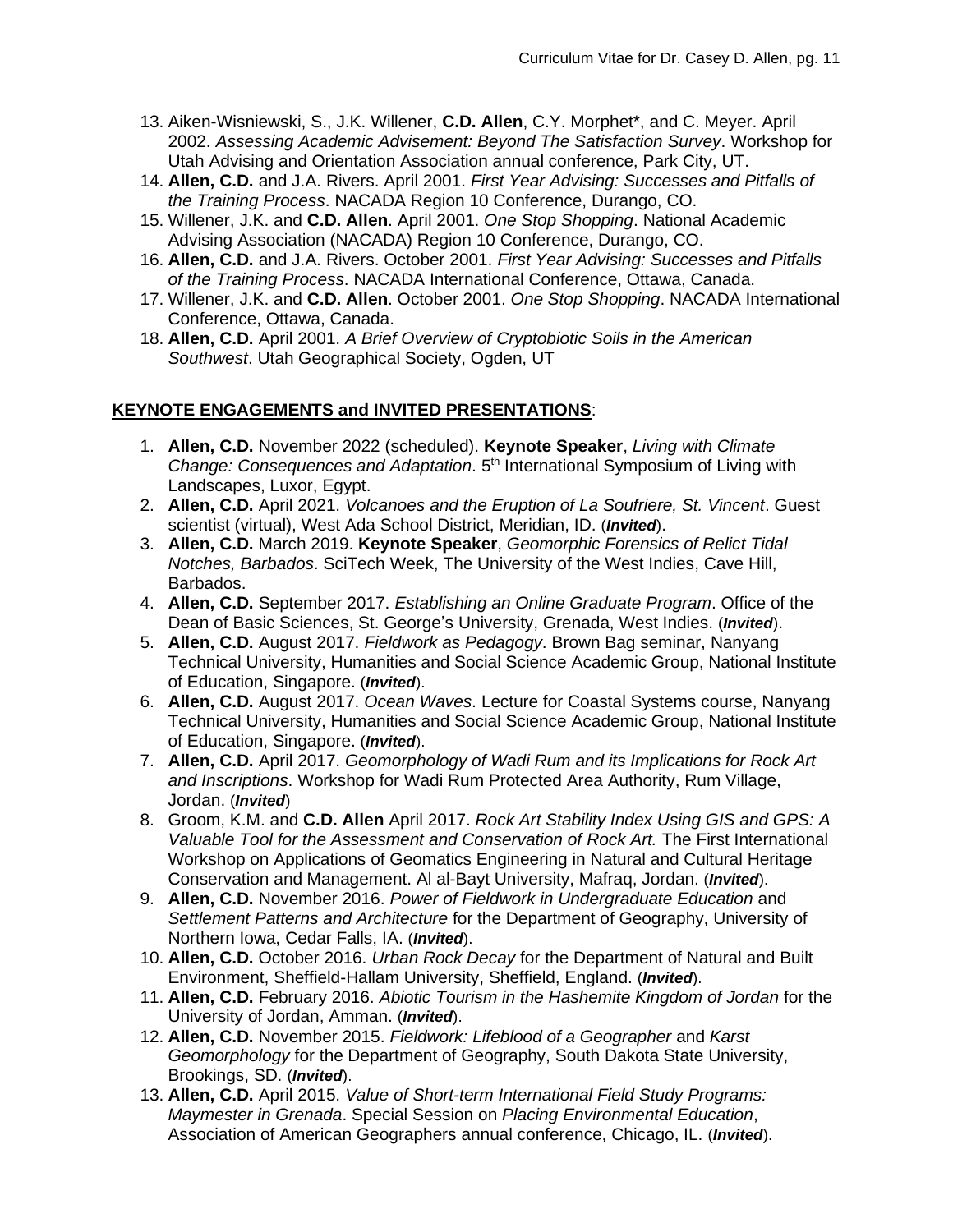- 14. **Allen, C.D.** April 2014. **Chair** and **Co-Convener** for **FOUR Special Sessions** on *Geoarcheology: Soils, Sediments, Cultural Stone, and Paleoenvironments*, Association of American Geographers, Tampa, FL. (*Invited*).
- 15. **Allen, C.D.** July 2013. *Geomorphology, Ghost Towns, and Gambling*. **Day-long field trip** for National Council on Geographic Education's (NCGE) annual conference, Denver, CO. (*Invited*).
- 16. **Allen, C.D.** March 2013. *Weathering of Grenada's Carib Stones* for University of Arkansas, Department of Environmental Dynamics and Department of Geosciences, Fayetteville, AR. (*Invited*).
- 17. **Allen, C.D.** February 2013. *A Passion for Fieldwork* and *A Geographical Overview of Europe* for Weber State University, Department of Geography, Ogden, UT. (*Invited*).
- 18. Dorn, R.I., S.J., Gordon, **C.D. Allen**, N.V. Cerveny, J.C. Dixon, K.M. Groom, K. Hall, E. Harrison, L. Mol, T.R. Paradise, G. Pope, T.J. Thompson, A.V. Turkington. September 2012. *The Role of Field Work in Rock-Decay Research: Case Studies from the Fringe*. 43<sup>rd</sup> Binghamton Geomorphology Symposium, Jackson Hole, WY.
- 19. **Allen, C.D.** July 2012. *Field Study Opportunities in the Department of Geography and Environmental Sciences at UCD*, CU Succeed Annual Conference, Denver, CO.
- 20. **Allen, C.D.** November 2011. *Applying to Graduate School*, University of Colorado Denver's Geography & Environmental Science/GIS student organization, Denver, CO.
- 21. Cerveny, N.V., **C.D. Allen**. July 2011. *Rock Art Science at PEFO*, Petrified Forest National Park Education and Science Lecture Series, Petrified Forest NP, AZ.
- 22. **Allen, C.D.** June 2011. **Keynote and Commencement Speaker**, *Experiencing Geography Firsthand: Being a Traveler with a Capital "T"*. Four Corner's Geographic Alliance Summer Institute, Durango, CO.
- 23. **Allen, C.D.** February 2011. **Invited Workshop Presenter** on experiential education for UC Denver's Center for Faculty Development "Tips from Great Teachers" series.
- 24. Cerveny, N.V. and **C.D. Allen**. June 2010. *Advancements in Rock Art Science: RASI at PEFO*, Petrified Forest National Park Education and Science Lecture Series, Petrified Forest NP, AZ. (*Invited*).
- 25. **Allen, C.D.** April 2010. **Keynote Speaker**, *Scientists in the Field*. Whoa! Dude! Science Expo, Overland Trail Middle School, Brighton, CO.
- 26. **Allen, C.D.** March 2010. Special workshop, *Landscapes in the Anthropocene*, sponsored by the National Science Foundation, University of Oregon, Eugene, OR (included 50 total scientists from around North America). (*Invited*)
- 27. **Allen, C.D.** March 2010. *Survivor: Travel Study Edition* workshop for prospective Study Abroad faculty, sponsored by the University of Colorado Denver's Office of International Affairs & Office of Global Education. (*Invited*).
- 28. **Allen, C.D.** Sept 2009. **Keynote Presenter**, special award session for *Distinguished Mentor Award* given by the National Council for Geographic Education to Dr. Ron Dorn. National Council for Geographic Education annual meeting, San Juan, Puerto Rico.
- 29. **Allen, C.D.** July 2007. **Graduation Speaker**, National Geographic Society's Arizona Summer Geography Institute. (*Invited*).
- 30. **Allen, C.D.** Various fall semesters 2006-08. **Guest Lecturer**, field trips for ASU *Freshman Learner Community*. (*Invited*).
- 31. **Allen, C.D.** February 2006. **Keynote Speaker**, *Physical Geography of Latin America*. Latin America GeoDay Trip, Arizona Geographic Alliance, Phoenix, AZ.
- 32. Aiken-Wisniewski, S., J.K. Willener, **C.D. Allen**, C.Y. Morphet, and C. Meyer. October 2002. *Assessing Academic Advisement: Beyond The Satisfaction Survey*. **Preconference workshop** for National Academic Advising Association's National Conference, Salt Lake City, UT.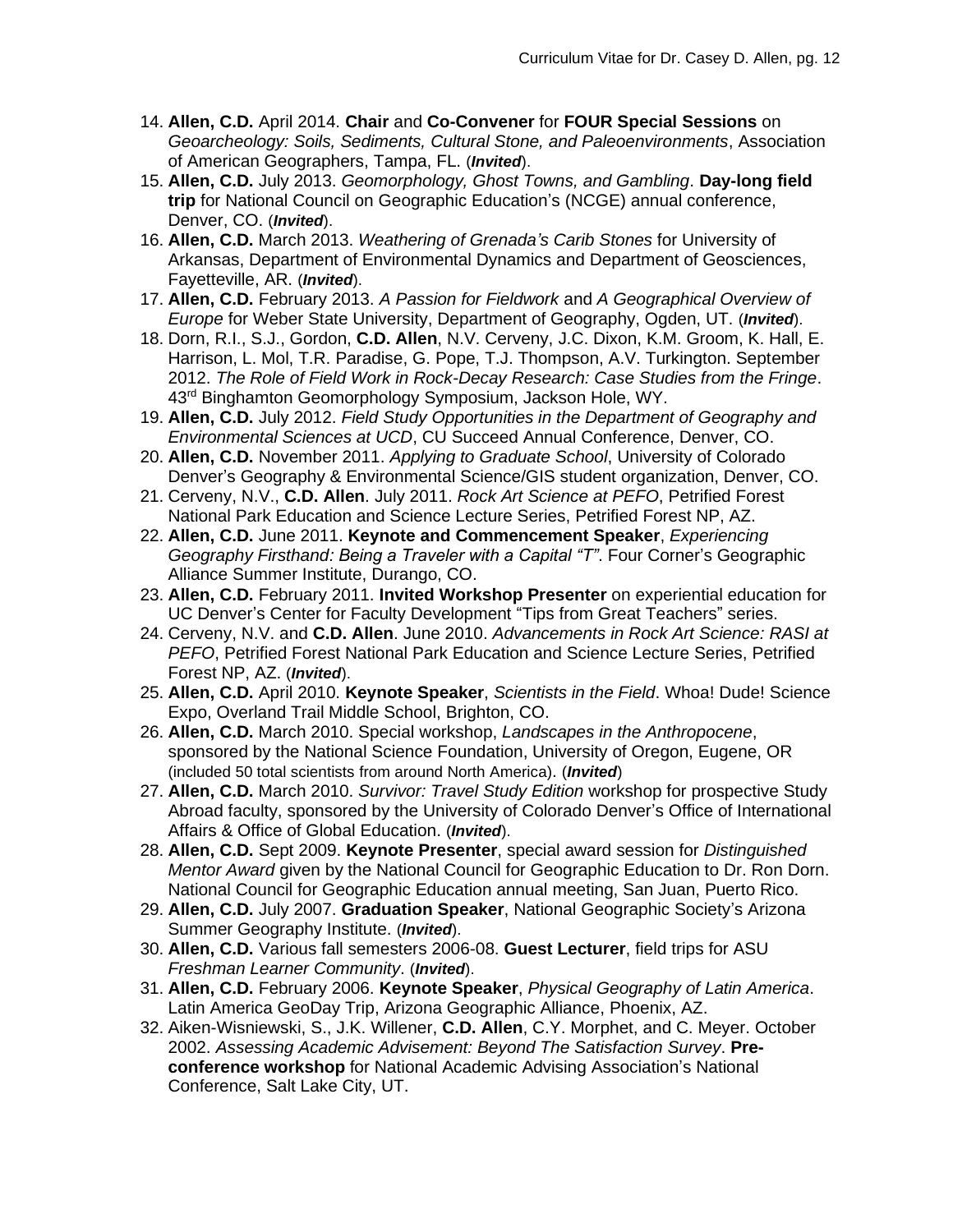### **NON-REFEREED PROFESSIONAL PRESENTATIONS** (\*undergraduate student):

- 1. **Allen, C.D.** April 2017. *Forgotten Fortresses of Jordan's Eastern Desert*. American Association of Geographers (AAG) annual conference, Boston, MA.
- 2. **Allen, C.D.** April 2014. *Using the Rock Art Stability Index to Assess Grenada's Carib Stones*. AAG annual conference, Tampa, FL.
- 3. Groom, K.M. and **C.D. Allen**. April 2013. *Benefits of Geomorphologic-Based Research to Support Cultural Heritage Management of Grenada's Carib Stones*. AAG annual conference, Los Angeles, CA.
- 4. **Allen, C.D.** February 2012. *21st Century Learning Assessment in Geography*. AAG annual conference, New York City, NY.
- 5. **Allen, C.D.** October 2011. *Geographee-hee-hee: Using Humor in Pedagogy*. Association of American Geographers Great Plains-Rocky Mountains regional conference, Denver, CO.
- 6. Anthamatten, P., B. Wee, and **C.D. Allen**. April 2011. *Experiential Learning Opportunities in the Department of Geography and Environmental Sciences*. UC Denver Experiential Learning Showcase & Celebration, Denver, CO.
- 7. **Allen, C.D.** March 2011. *Scaleless Geomorphology: Integrating Fieldwork into Pedagogy on an Urban Campus*. AAG annual conference, Seattle, WA.
- 8. Cerveny, N.V., **C.D. Allen**, R.I. Dorn, and J. Theuer. March 2011. *Weathering Pedagogy: Teaching STEM with Weathering Science*. Special session of Frontiers in Weathering Geomorphology at AAG annual conference, Seattle, WA.
- 9. **Allen, C.D.** October 2010. *Removing Scale from Pedagogy in Geomorphology Enhances Fieldwork on an Urban Campus*. Association of American Geographers Great Plains-Rocky Mountains regional conference, Lawrence, KS.
- 10. Cerveny, N.V., **C.D. Allen**, and R.I. Dorn. April 2010. *Undergraduate Research: Rock Art in an Interdisciplinary Framework*, AAG annual conference, Washington, DC.
- 11. **Allen, C.D.** September 2009. *Enhancing Minority & Female Learning with Fieldwork*, National Council for Geographic Education annual conference, San Juan, Puerto Rico.
- 12. **Allen, C.D.** March 2009. *The Power of Fieldwork: Assessing Minority and Female Undergraduate Learning in Introductory Physical Geography*, AAG, Las Vegas, NV.
- 13. **Allen, C.D.** October 2008. *Improving Minority and Female Student Learning Through Fieldwork in Introductory Earth Science*. STEMapalooza, an Exploration of Science, Technology, Engineering and Math in Colorado, sponsored by The Center for Applied Science and Mathematics for Innovation and Competitiveness, University of Colorado, Denver, CO (poster).
- 14. Youngs, Y., N. Burkhart\*, Z. Dorn\*, **C. Allen**, D. Arreola. October 2008. *Impact of Border Crossers on Environments in the Chiricahua Mountains, Arizona*. Association of Pacific Coast Geographers annual conference, Fairbanks, AK (poster).
- 15. Fernandez, A., J. Finn, D.D. Arreola, **C.D. Allen**, C. Smith, and L.M. Sutton. April 2008. *Puerto Peñasco: From Fishing Village to Tourist Mecca*. AAG annual conference, Boston, MA (poster).
- 16. **Allen, C.D.** October 2007. *Integrating Environmental Geography and STEM Education*. Association of Pacific Coast Geographers annual conference, Long Beach, CA.
- 17. **Allen, C.D.** September 2006. *Implementing an On-line Master of Advanced Study Program in Geographic Education for K-12 Educators*. Association of Pacific Coast Geographers annual conference, Eugene, OR (abstract in *Association of Pacific Coast Geographers Yearbook* 69:181).
- 18. **Allen, C.D.** March 2006. *Using Geography to Enhance Academic Advising*. Geography Education Specialty Group student paper competition, AAG annual conference, Chicago, IL.
- 19. **Allen, C.D.** October 2005. **Session Chair**, *Geography Education*. Association of Pacific Coast Geographers conference, Phoenix, AZ.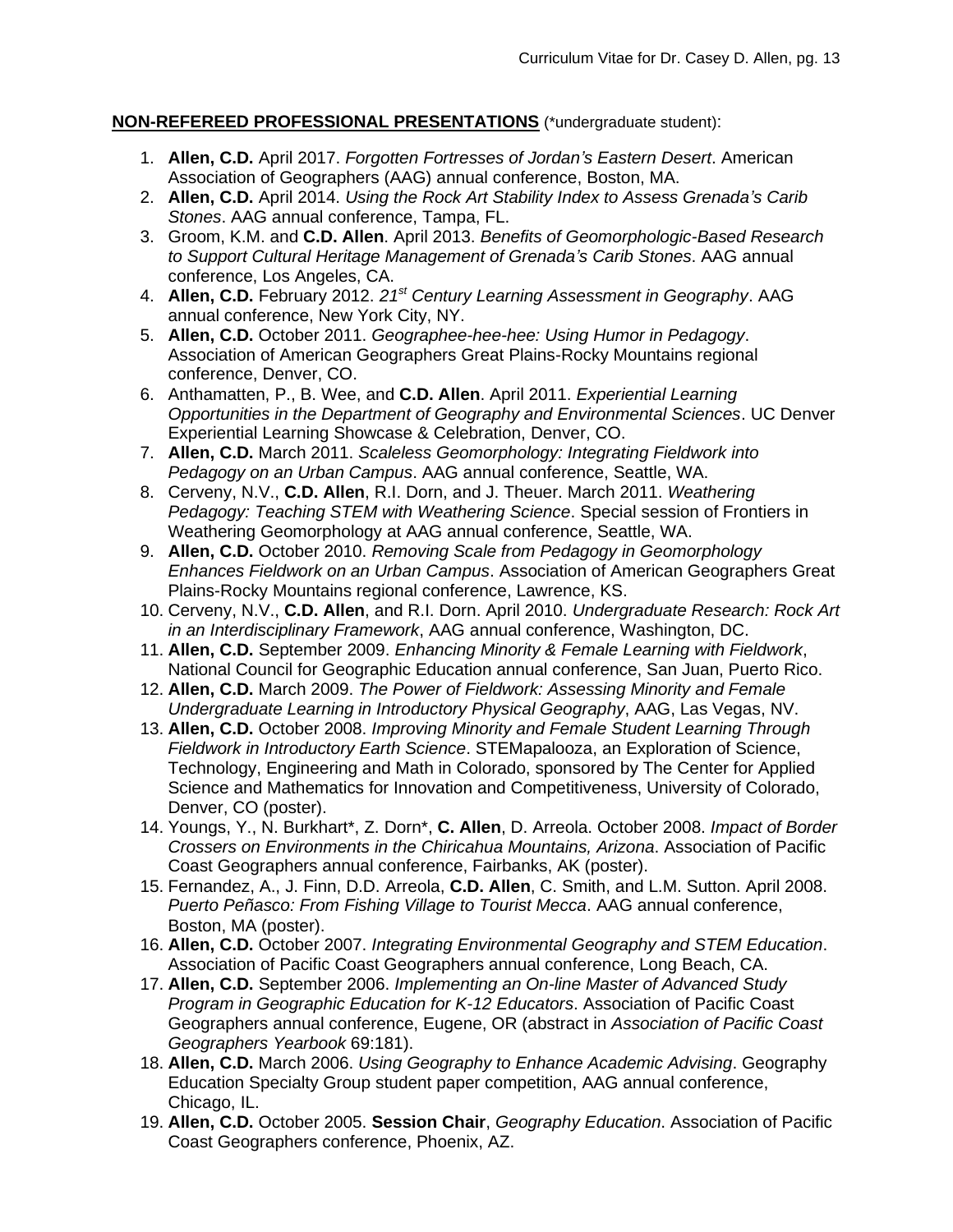20. **Allen, C.D.** and R.I. Dorn. October 2005. *Biogeomorphic Response to the Cave Creek Complex Fire, Central Arizona: Preliminary Observations from the Bartlett Lake Area.* Association of Pacific Coast Geographers conference, Phoenix, AZ.

### **STUDENT THESES & PROJECTS SUPERVISED** (\*Committee Chair):

### • **Thesis/Dissertation**

- 1. Katherine (Kate) Bolton, MA Thesis (Landscape Architecture), *Making Sense: Experience and Transformation in Post Mining Landscapes*. University of Colorado Denver. 2015-2017.
- 2. Cayla Kennedy, BA Thesis (Geography), *Anthropogeomorphology of Grenada's Carib Stones: Implications for Heritage Management*. University of Colorado Denver. 2016-2017.\*
- 3. Erik Ahl, MS Thesis (Environmental Science), *Geographical Analysis of Lichens in Rocky Mountain National Park.* University of Colorado Denver. 2013-2016.\*
- 4. Susanna Diller, BA Thesis (Geography), *Geospatial Assessment of Social Media and Area Marketing in Promoting Boybands, United Kingdom*. University of Colorado Denver. 2014-2015.\*
- 5. Veronica Given, MSS Thesis (Society & Environment), *On The Naming of Species*. University of Colorado Denver. 2013-2015.\*
- 6. James Sudderth, MS Thesis (Environmental Science), *Influence of Sodium in Recycled Water on Ponderosa Pine, Denver Urban Parks*. University of Colorado Denver. 2013-2014.
- 7. Adriana Serrano, MS Thesis (Environmental Science), *Agave Fiber Biofilter Hybrid System on the Denitrification-nitrification Processes in Wastewater Treatment.* University of Colorado Denver. 2013-2014.\*
- 8. Rebecca (Hays) Cohen, MS Thesis (Environmental Science), *Creating a Rapid Ecological Assessment for Anthropogenic Impacts: An Examination of the High Line Canal Trail.* University of Colorado Denver. 2011-2014.\*
- 9. Michael Giamellaro, PhD Dissertation (Education), *Mapping Learner Networks in Contextualized Environments*, School of Education and Human Development, University of Colorado Denver. 2011-2012.
- 10. Kristine (Edwards) Zellman, MS Thesis (Environmental Science), *Biological Soil Crusts' Role in Dune Stabilization, Channel Islands, CA*. University of Colorado Denver. 2010-2012.\*
- 11. Tyler Thompson, BA Honor's Thesis (Geography, *summa cum laude*), *Development of a Dynamic, Cross-Scalar Kinetic Rock Decay Model*, University of Colorado Denver. 2011-2012.\*
- 12. Kaelin Groom, BA Thesis (Geography), *Geospatial Analysis of the 1933 Castlewood Dam Breach*. Spring 2012.\*
- 13. Megan Caldwell, MS Thesis (Environmental Science), *Impacts of Mountain Pine Beetle and Fire Disturbances on Forest Ecosystem Carbon Dynamics and Species Composition*. University of Colorado Denver. 2010-2012.\*
- 14. Randi Hodgen, MS Thesis (Environmental Science), *Changes in Environmental Science Knowledge from High School to College*. 2010-2012.
- 15. Jennifer Shanteau, MS Thesis (Environmental Science), *Using* Rhizoplaca *as a New Approach to Alpine Lichenometry*, University of Colorado Denver. 2010-2012.\*
- 16. Mariya (Masha) Gubareva, BA Honor's Thesis (Geography, *summa cum laude*), *Impact of Avalanche Bombing and Ski Resort Industry on Clear Creek, Loveland, Colorado*. University of Colorado Denver. 2010-2011.\*
- 17. Robin Lockwood, MS Thesis (Environmental Science), *Developing a Rural Drinking Water Quality Index*. University of Colorado Denver. 2009-2011.\*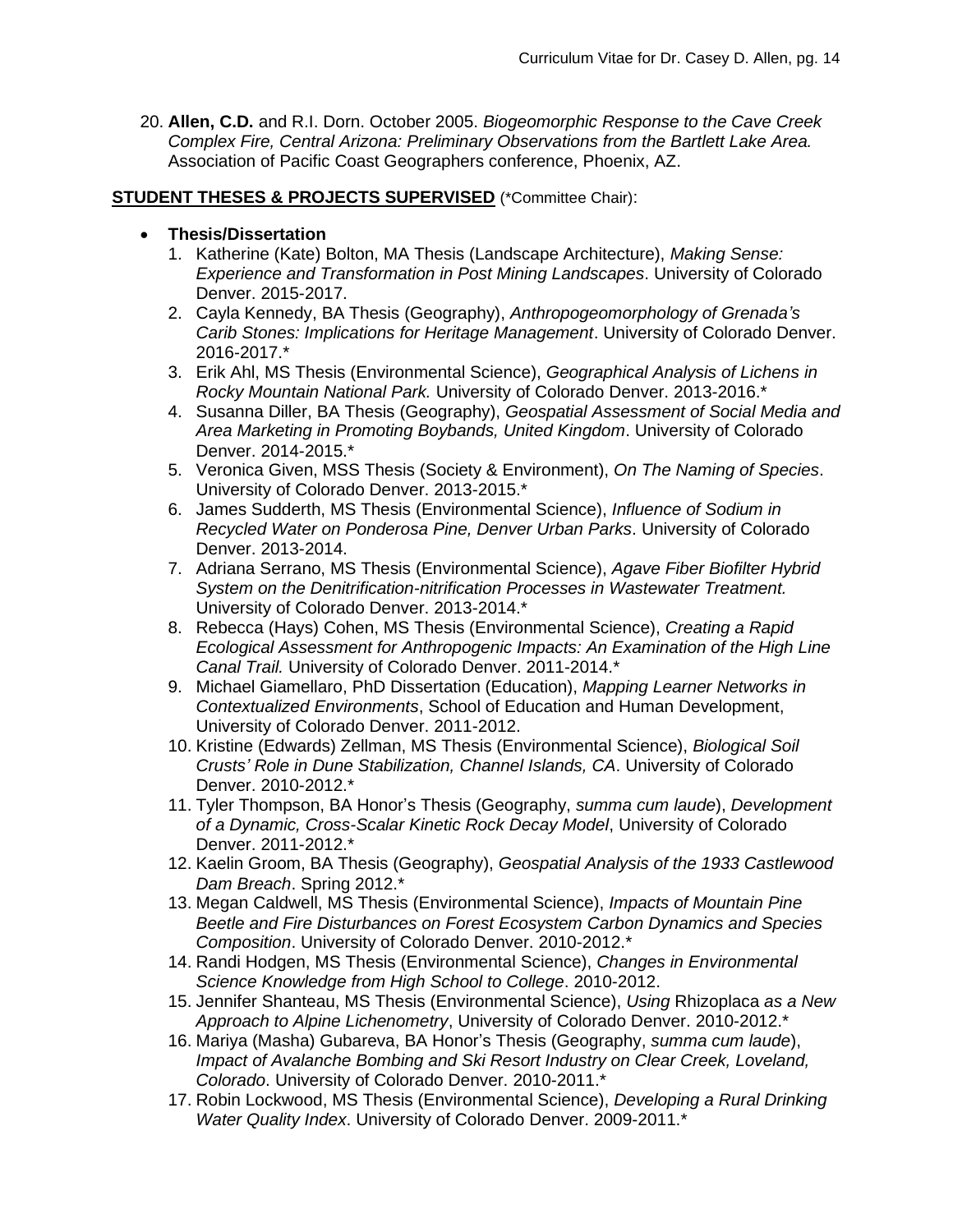- 18. Meghan Stettler, MA Thesis, (Specialized Journalism), *Suspension of [this] Belief*. Annenberg School for Communication and Journalism, University of Southern California. 2009-2010.
- 19. Amber D. Tripodi, MS Thesis (Environmental Science), *The Photosynthetic Response of a High-Altitude Spruce Forest to Nitrogen Amendments with Implications for Carbon Sequestration*, University of Colorado Denver. 2009.
- 20. Nicholas Gilewitch, Undergraduate Honors Thesis (3rd Reader), *Distinguishing Sensitive Desert Pavement Surfaces from Insensitive Geomorphic Stone Pavements: a Preliminary Study Using Arizona Surfaces and Satellite Imagery*. School of Geographical Sciences, Arizona State University. Spring 2008.
- **Independent/Case Study Projects** (\*undergraduate student, \*\*graduate student):
	- 1. Steven Haynes\*, Origins of Shoreline Iron-Manganese nodules, Barbados. Sp 2022.
	- 2. Tamar Andrews\*, Temperature and Luminosity Variance Among Differing Solar Blocking Materials". Fall 2021.
	- 3. Sherrel Charles\*, "Effect of Sea Level Rise on Cemeteries in Barbados", Fall 2021.
	- 4. Reneika Cox\*, "Human Comfort Levels Associated with Window Glazing for Solar Protection", Fall 2021.
	- 5. Nikita Kunar\*, "Potential Geomorphic Hazards Associated with St. Joseph Parish Church, Barbados", Fall 2021.
	- 6. Jyade Fritz\*, "Analysis of Landscape Transformation in Christ Church Parish, Barbados via Historic Repeat Photography", Sp 2021.
	- 7. Rodrick Schubert\*\*, "Scalar Analysis of Roman Control in the Nile Basin", Fall 2016.
	- 8. Kade Beem\*, "Multi-marketing International Study Abroad Programs", Sum 2015.
	- 9. Wafaa Shalaby\*\*, "Analysis of Worldwide Oceanic Oil Spills", Sum 2015.
	- 10. Justin Cameron\*, "Saipan Historic Change: a visual analysis", Sp 2015.
	- 11. Jonathan Edwards\*, "Interpretive Photography of Morocco", Sp 2015.
	- 12. Daliyah Kaabi\*\*, "Surface Mining Impacts on Biodiversity", Sp 2015.
	- 13. Christina Power\*, "Physical Geography Curriculum Enhancement", Sp 2015.
	- 14. Tirzha Zabarauskas\*, "Visual Analysis of Climate Change Events", Sp 2015.
	- 15. Dalal Alomair\* "Environmental Effects of African Water Quality", Fall 2014.
	- 16. Veronica Given\*\*, "Evolutionary and Environmental Relationships", Fall 2014.
	- 17. Matt Pierce\*, "Denver's Changing Transportation Landscape", Fall 2014.
	- 18. Tim Wick\*, "Channel Morphology of Post-flood Environments", Sum 2014.
	- 19. Maha Alsubhi\*\*, "Environmental Chemistry and Climate Change", Sp 2014.
	- 20. Veronica Given\*\*, "Explorations of Microbial Taxonomies", Sp 2014.
	- 21. Nada Maltani\*\*, "Fracking and Environmental Chemistry", Sp 2014.
	- 22. Tim Wick\*, "Climate Variability in Mountain Water Resources", Sp 2014.
	- 23. Barbara (Jeanette) Hall\*, "Geomorphology of the UK", Fall 2013.
	- 24. Lauren Klein\*\*, "Marketing Materials for Study Abroad Programs", Sum 2013.
	- 25. Lauren Klein\*\*, "Conservation of Leatherback Turtles in Grenada, W.I.", Sp 2013.
	- 26. Kipp Koren\*\*, "Ecological Disconnect: Ecology vs. Economy", Sp 2013.
	- 27. Georgina McKee\*\*, "Hydro-fracking Practices in Eastern Colorado", Sp 2013.
	- 28. Muna Zabarmawi\*\*, "Ecological Impacts of Genetically-Engineered Algae", Sp 2013.
	- 29. Kipp Koren\*\*, "Alpine Meadow Responses to Atmospheric Increase  $\tilde{CO_2}$ ", Fall 2012.
	- 30. Bianca Stelly\*, "Real Estate Assessment of Urban Denver's Population", F 2012.
	- 31. Nathan Knowles\*, "Boulder Sustainability Assessment", Sp 2012.
	- 32. Tyler Thompson\*, "Developing a Kinetic Rock Decay Model for Colorado", Sp 2012.
	- 33. Kristi Zellman\*\*, "Spatial Analysis of Dune Stabilization", Sp 2012.
	- 34. Megan Caldwell\*\*, "Impacts of Disturbances on Subalpine Forests", Fall 2011.
	- 35. Kaelin Groom\*, "Fluvial Processes of Castlewood Canyon Dam Breach", Fall 2011.
	- 36. Ksienya Pugacheva\*\*, Nitrogen Availability in Subalpine Soils and their Influence on Climate Change-Induced Processes on Vegetation Communities, Fall 2011.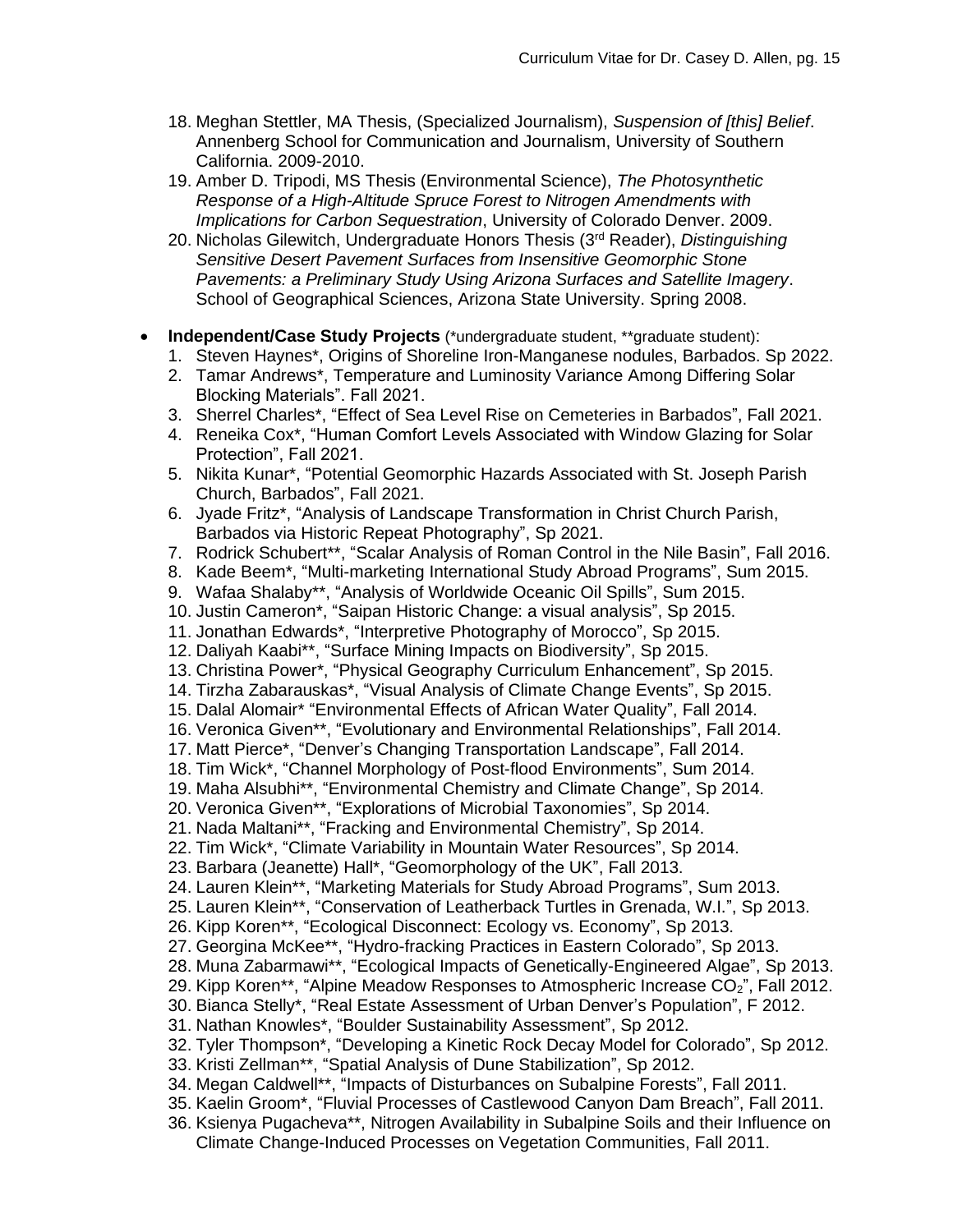- 37. Jennifer Shanteau\*\*, "Enhancing Lichenometric Dating Techniques" (using alluvial fan boulders in Rocky Mountain National Park), Fall 2011.
- 38. Chad Stoesz\*\*, "Developing a Comprehensive Curriculum for Field Study Programs in New Zealand", Fall 2011.
- 39. Tyler Thompson\*, "Adapting RASI to Worked Stone", Fall 2011.
- 40. Kristi Zellman\*\*, "Creation of a Rapid Ecological Assessment for Monitoring Biological Soil Crust Development", Fall 2011.
- 41. Adam Boehlke\*\*, "Selenium Partitioning in the Environment", Sp 2011.
- 42. Kaelin Groom\*, "Tattoos as Representations of Physical Geography", Sp 2011.
- 43. Megan Caldwell\*\*, "Chemistry of Subalpine Forest Soils", Sp 2011.
- 44. Mariya (Masha) Gubareva\*, "Water Quality of Clear Creek, Colorado", Fall 2010.
- 45. Austen Cutrell\*, "ArcPad as a Viable Interdisciplinary Field Tool", Fall 2010.
- 46. Ashley Warner\* "A Geologic Analysis of Paleoenvironments Near Mt. Sherman, Colorado", Fall 2010.
- 47. Tyler Rowse\*, "Alternative Energy in Colorado: Past, Present, and Future", Sp 2010.
- 48. Adam Boehlke\*\*, "Soluble Salt Experimentation" (creation of a sediment column to monitor and track salts moving through soil profiles), Sp 2010.
- 49. Evan Williams\*, "Geomorphology of Green Mountain, Colorado", Sp 2010.
- 50. Eric Wortman\*\*, "Nitrogen Deposition and Photosynthetic Efficiency in Forest Ecosystems", Fall 2009.
- 51. Curtis Hartenstine\*\*, "Aquatic Resource Consumptive and Non-Consumptive Use Policy in the US and Abroad", Sum 2009.
- 52. Kathryn (Isham) Yoder\*, "Consequences of Weathering on Lyons Sandstone Buildings", University of Colorado Denver, Sp 2009.
- 53. Jeremy Isham\*, "Natural Castle Rock Rhyolite Stone Decay versus Worked Castle Rock Rhyolite Stone Decay", University of Colorado Denver, Sp 2009.
- 54. Meagan Nelson\*, "Weathering Described by the Rock Art Stability Index in Manitou Sandstone used in Worked Stone Buildings and in its Original Deposition Environment", University of Colorado Denver, Fall 2008.

# • **Undergraduate Research Projects**:

- 1. Cayla Kennedy, Senior Thesis, *Geologic Stability of the Carib Stones, Grenada, West Indies*. *Undergraduate Research Opportunities Program* **grant award winner** for summer fieldwork in the Caribbean, \$1200 (maximum award possible). Faculty Sponsor, 2015-16. University of Colorado Denver.
- 2. Susanna Diller, Senior Thesis, *The Relationship of Social Media and Area Marketing in Promoting Boybands*. *Undergraduate Research Opportunities Program* **grant award winner** for summer fieldwork in the UK, \$1200 (maximum award). Faculty Sponsor, 2014. University of Colorado Denver.
- 3. Kaelin Groom, Senior Thesis, *Paleoflood Reconstruction of the Castlewood Canyon Dam Breach*. University of Colorado Denver. 2011.
- 4. Mariya (Masha) Gubareva, Capstone project for Sustainability minor, *Effects of Avalanche Zones on Water Quality in Clear Creek, Colorado*. University of Colorado Denver. Summer and Fall 2010 & Spring 2011.
- 5. Kaelin Groom, Felix Zamora, Rachel Poole, and Travis Toms, *Squatting on Cactus and Rootbeer Floats: Benefits of Fieldwork in Undergraduate Education*. University of Colorado Denver. Paper Presentation for Great Plains-Rocky Mountain meeting of the Association of American Geographers in Lawrence, KS, Oct 2010.
- 6. Austen Cutrell, *Cross-disciplinary Mobile Geospatial Technologies in a Field Setting*. University of Colorado Denver. Poster presentation, Great Plains-Rocky Mountain meeting of the Association of American Geographers in Lawrence, KS, Oct 2010.
- 7. Mariya (Masha) Gubareva, *The Impact of Snowmelt and Avalanche Bombing on Water Quality at Loveland Ski Area*. University of Colorado Denver. Poster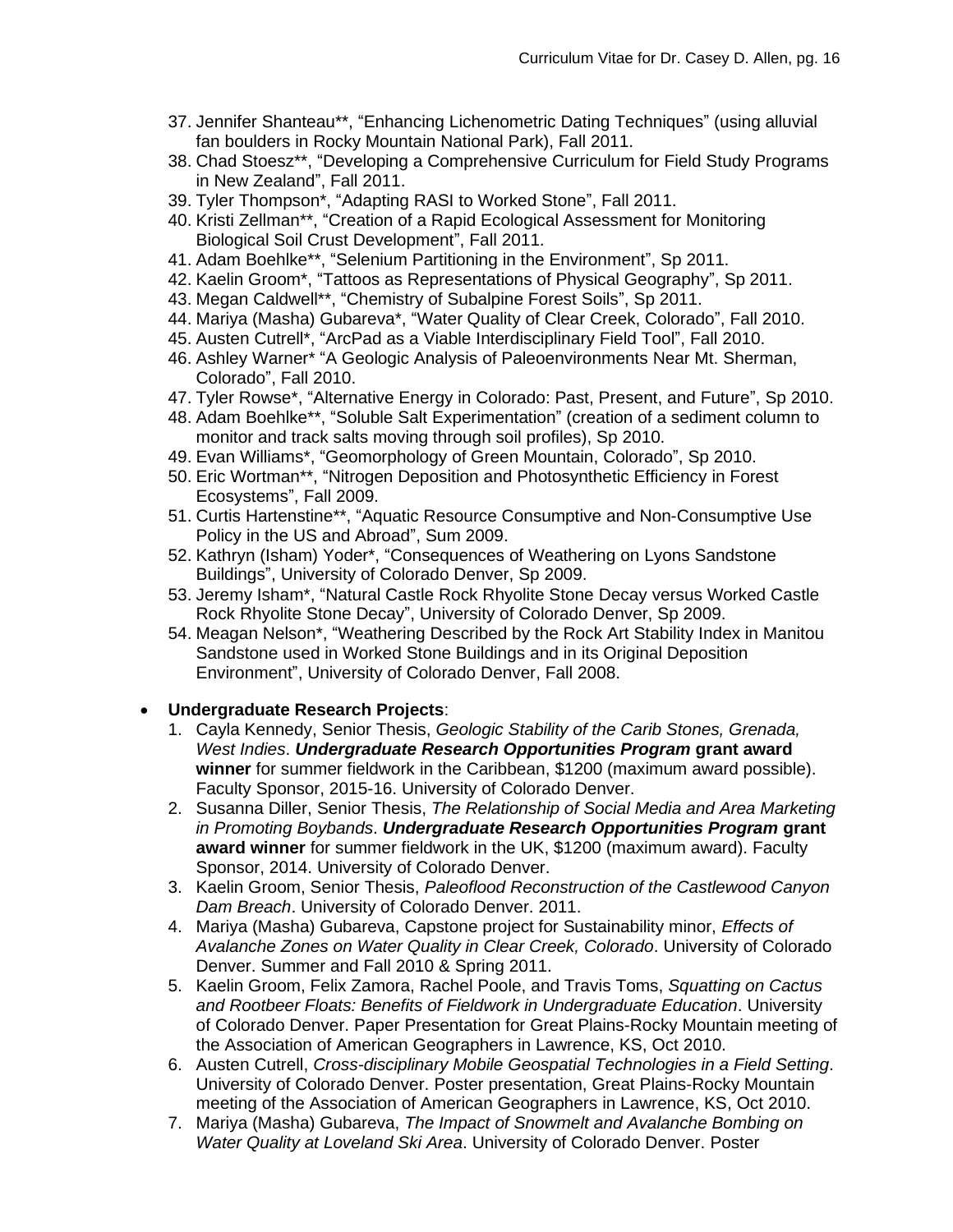presentation for Great Plains-Rocky Mountain meeting of the Association of American Geographers in Lawrence, KS, Oct 2010.

- 8. Jeremy Isham, GIS Certificate project, *Mapping Historical and Physical Tourist Features of Grenada, West Indies*. University of Colorado Denver. Fall 2009.
- 9. Kathryn Isham, GIS Certificate project, *An Interactive Map of Grenada, West Indies*. University of Colorado Denver. Fall 2009.
- 10. Group Research Projects (Supervisor, teams of four), *Field Study* course to Grenada, West Indies. University of Colorado Denver. Summer 2009:
	- o *Alternative Energy Feasibility in the Caribbean*. *Undergraduate Research Opportunities Program* **grant award winner** (\$3600, maximum team award)
	- o *Ground-truthing Multi-use Trails and Cultural Features using GPS, Grenada, West Indies*
	- o *Water Quality and Processes on Grenada, West Indies*.
- 11. Group Research Projects (Supervisor, teams of four), St. George's University, Grenada, West Indies. 2003-04:
	- o *People's Perception of Plastic Surgery*
	- o *Globalization and Genital Mutilation*
	- o *Teen Pregnancy in the West Indies*
	- o *The Effect of Electromagnetic Radiation of Cellular Phones on Human Health*
	- o *Does Smoking Increase During Exam Time? A Case Study of SGU Students*
	- o *Bush Medicine as an Alternative Treatment*
	- o *Alcohol Consumption and Study Time of Pre-Med Students at SGU*
	- o *The Relationship Between Memory and Mood*
	- o *Academic Dishonesty and Time Management*
	- o *Prevention, Treatment, and Advancement of Cancer Rates in Grenada*

# **SERVICE, DEPARTMENT and UNIVERSITY** (1993-present):

- While at **The University of the West Indies** (2018-present)
	- **Advisor**: The University of the West Indies Press Editorial Committee. 2022-Present.
	- **Chair**: Student Experience Committee (Department of Biological & Chemical Sciences, member, 2018-2021; Chair, 2021-present)
	- Representative, Environmental Science for Evaluation and Promotion Sub-Committee (Faculty of Science and Technology, 2021-present)
	- Member: Advisory Committee on Student Services (Faculty of Science & Technology, 2021-present)
	- Member: Academic Board Sub-Committee for Co-Curricular Credits (Faculty of Science & Technology, 2021-present)
	- Environmental Science Major Representative: Teaching and Learning Committee (Faculty of Science and Technology, 2020-present)
	- Member: Standards of Practice Committee (Department of Biological & Chemical Sciences, 2018-present)
	- Tutor for CXC Geography preparation (invited by UWI CXC volunteer, June 2021)
	- Biological and Chemical Science Representative: Faculty of Science and Technology Innovation (FINO) Award (March-April 2021)
- While at **University of Colorado Denver** (2008-17)
	- **Chair** of fourteen student theses (8 Master's, 2 Undergrad Honors, 4 Senior Theses) o Committee member on six additional Master's theses & one PhD dissertation
	- Member: Dean's Advisory Committee (promotion & tenure, College of Liberal Arts and Sciences, 2015-17)
	- Member: Faculty Assembly Academic Personnel Committee (University, 2016-17)
	- **Chair**: Colloquium Committee, Geography & Environmental Sciences (2016-17)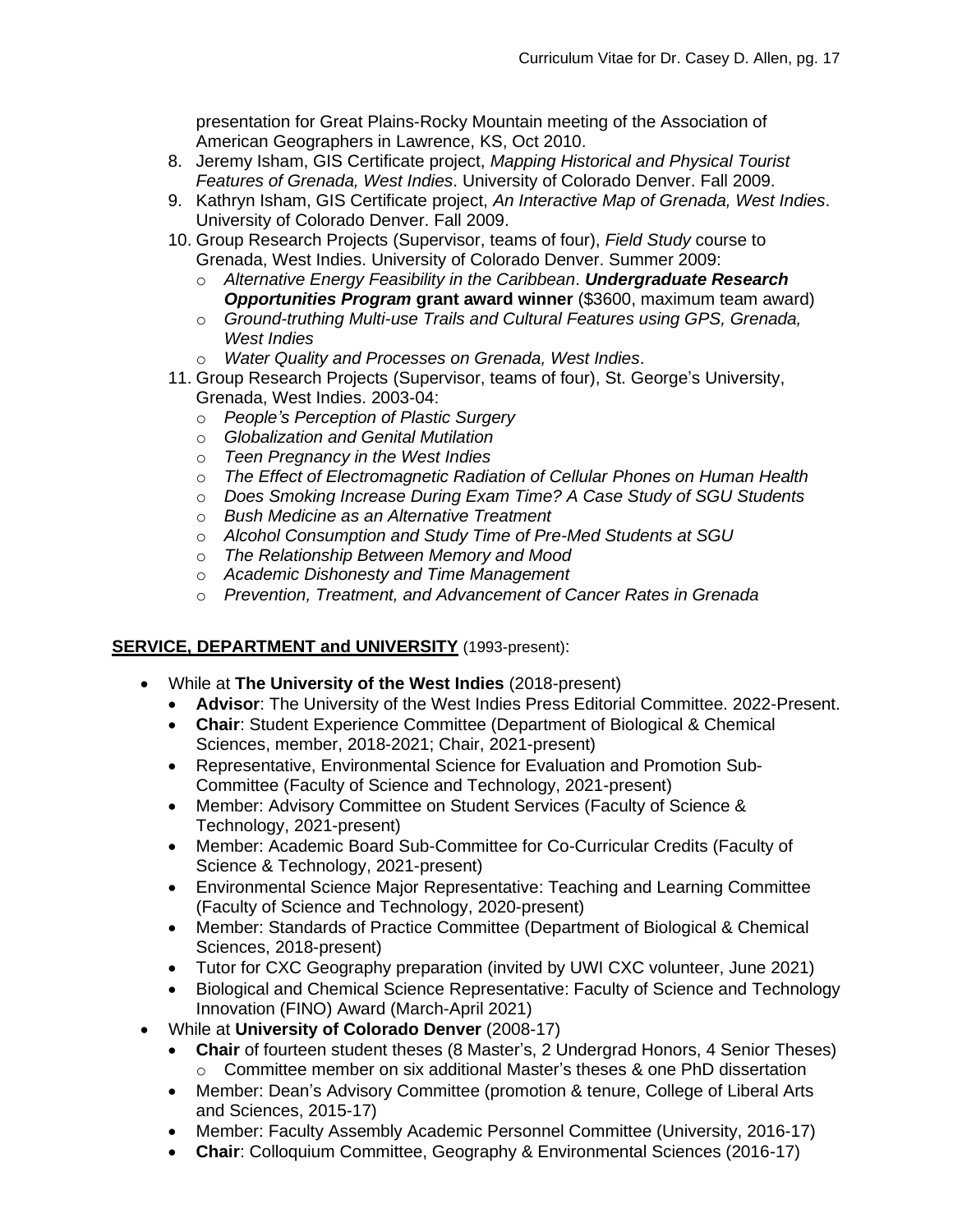- Member: Online Working Group, College of Liberal Arts and Science (2014-17)
- Member: Sustainability Group, College of Liberal Arts and Sciences (2009-17)
- Member: Math & Science Learning and Education group (University, 2009-17)
- **Advisor** for Master of Social Science: *Society & Environment* and *International Studies* tracks (2010-17)
- **Coordinator/Director** for **Undergraduate Programs and Advising**, Department of Geography and Environmental Sciences, University of Colorado Denver (2012-15)
	- o **Responsible for more than 200 students' total advising, graduation signoffs/degree audits, honors certifications, career/grad school preparation seminars & workshops, and curriculum refinement/assessment**
- **Advisor** for *Earth Science* & *Environmental Science* options, CU Denver (2008-13)
- **Advisor** for Master of Science in Environmental Science *Ecosystems* option and graduate certificate, CU Denver (2008-13)
- While at **Arizona State University** (2004-08)
	- Graduate Student Representative, Dept. of Geography, ASU (2005-06, peer-elected)
	- Secretary, Committee to form North American Center for Transborder Studies, Arizona State University's Institute for Social Science Research (2004-06)
- While at **St. George's University** (2003-04)
	- **Chair**, *Curriculum Committee*, Pre-Medical Program, SGU (2003-04)
	- Member, School of Medicine *Academic Progress Committee*, SGU (2003-04)
	- Member, School of Arts & Sciences *General Education Curriculum Committee*, SGU (2003-2004)
	- Member, School of Arts & Sciences *Academic Progress Committee*, SGU (2003-04)
- While at **Weber State University** and **Southern Utah University** (1993-03)
	- **Co-Chair**, *Assessment*, Academic Advisement Center & One-Stop-Shop, WSU (1999-03)
	- **Chair**, Mud Volleyball Tournament, Student Activities, WSU (1999-03)
	- Member, *Enrollment Task Force Committee*, WSU (1999-03)
	- Voting member, Administrative Systems Users Group (university-wide software and hardware implementation), WSU (1999-03)
	- **Chair**, Hospitality and Escorts, Crystal Crest Awards, WSU (1999-03)
	- **Executive Secretary**, Committee for Grand Staircase-Escalante National Monument initiative, Southern Utah University (1997-98)
	- **President**, Weber State University Geography Club, 1993-96 (peer-elected position)
	- **Senator**, Weber State University Concert Choir, 1993-95 (peer-elected position)

### **SERVICE, PROFESSIONAL ORGANIZATIONS/COMMUNITY** (2005-present):

- **Editor** (sole), *The Geographical Bulletin*, peer-reviewed publication of Gamma Theta Upsilon, the International Geographical Honor Society (2017-present)
- **Moderator**, World Geography Bowl AAG (2015-18)
- Question Writer, World Geography Bowl, AAG (2013-18)
- **Leadership Councilor**, Colorado Geographical Alliance, elected (State-wide, 2010-15)
- Scorekeeper (2015) and Judge (2012) for State of Colorado Geography Bee competition
- **GeoBowl Coordinator** for Great Plains-Rocky Mountain division of Association of American Geographers – *first place* wins in 2011 and 2012 (2010-13)
- **Invited** Member, Strategic Planning Committee, Colorado Geographic Alliance (2010-12)
- External Evaluator for Master of Advanced Study in Geographic Education program at Arizona State University (2008-2010)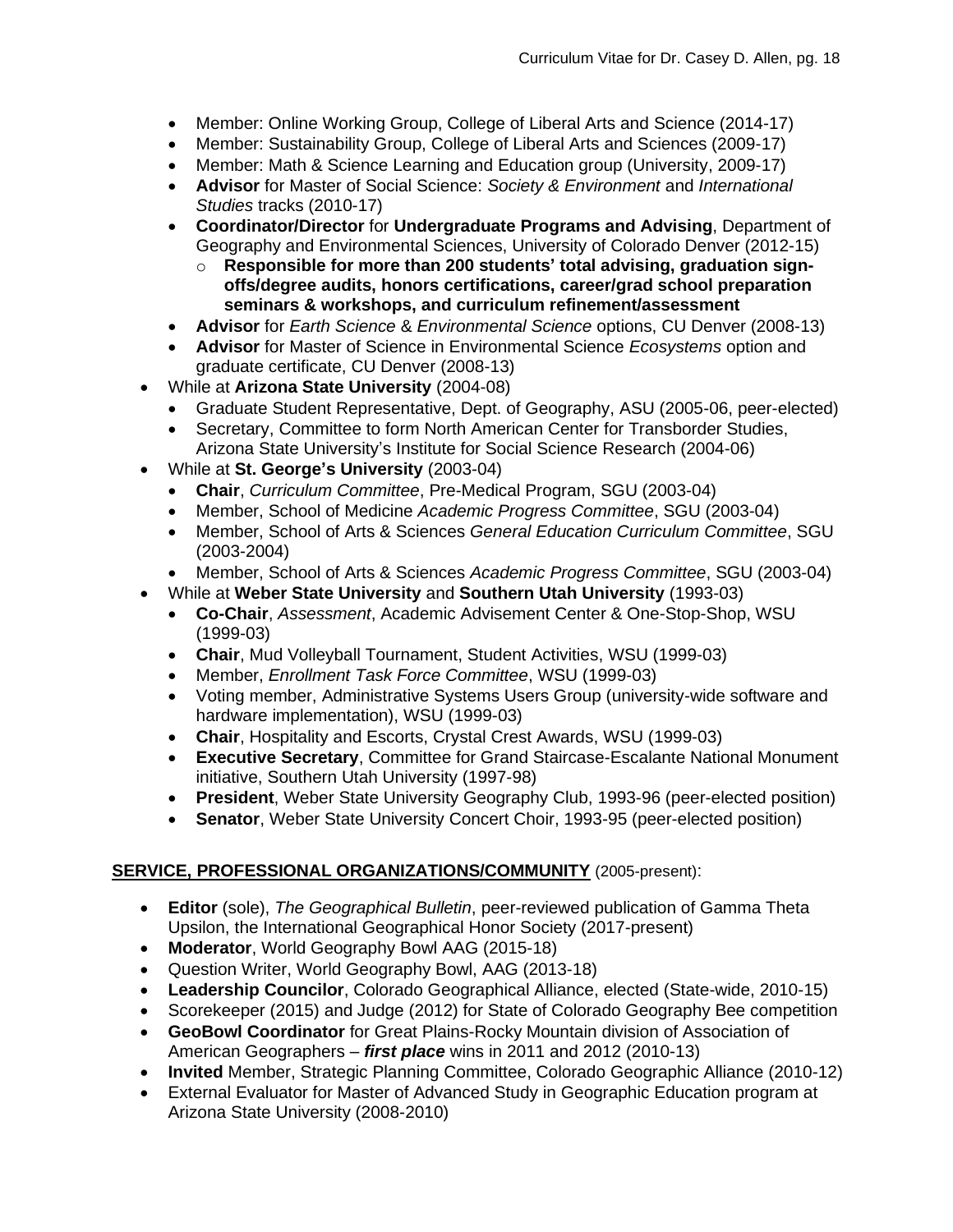- **Invited Reviewer** for numerous articles and multiple grants in wide-ranging journals:
	- o *Arid Lands and Research Management* (Taylor & Francis)
	- o *Canadian Geographer* (Wiley)
	- o *Earth Surface Processes and Landforms* (Wiley)
	- o *Elements* (Mineralogical Society of America)
	- o *Environmental Management* (Springer)
	- o *Environmental Monitoring and Assessment* (Springer)
	- o Fulbright Commission (US, Jordan)
	- o *Geocarto International* (Taylor & Francis)
	- o *Geomorphologie: Relief, Processus, Environnment* (French Geomorphology Group)
	- o *Geosciences* (MDPI)
	- o *Heritage* (MDPI)
	- o *Journal of Archaeological Science: Reports* (Elsevier)
	- o *Journal of Geography* (Taylor & Francis)
	- o *Journal of Geography in Higher Education* (Taylor & Francis)
	- o *Millennial Journal of International Studies* (Sage)
	- o National Science Foundation (US)
	- o *Physical Geography* (Taylor & Francis)
	- o *Science of the Total Environment* (Elsevier)
	- o *Sustainability* (MDPI)
	- o *The Geographical Bulletin* (publication of Gamma Theta Upsilon)
	- o *Zeitschrift für Geomorphologie*
- Graduate Assistant, Arizona Geographic Alliance (2004-08)
- Judge, *AzJSHS* (Arizona Junior Science and Humanities Symposium, 2008)
- Judge (Botany), Central Arizona Regional Science and Engineering Fair (2005)

### **PROFESSIONAL ASSOCIATIONS** (Member, unless otherwise noted):

- **Lifetime member**, American Association of Geographers, 2005 to present
- **Lifetime member**, National Council for Geographic Education, 2008 to present
- **Lifetime member**, Gamma Theta Upsilon, International Geographical Honor Society
- **Fellow**, American Geographical Society, 2005 to present
- American Association for the Advancement of Science, 2018-present
- Council for Undergraduate Research
- Geographic Alliances (Colorado 2008-2017), (Arizona 2004-2010), (Utah 1994-2003)
- National Academic Advising Association (NACADA), 1999 to 2004; 2008 to 2018
- National Science Teachers Association, 2008 to 2015
- Association of Pacific Coast Geographers, 2005 to 2008
- Utah Advising and Orientation Association (UAOA), 1999 to 2003

# **IN-SITU PEDAGOGICAL FIELD EXPERIENCE**:

- Perennial fieldtrips in Barbados for geology/geomorphology, urban/landscape change coastal processes, and history/culture (2018-present)
- Multiple multi-disciplinary fieldtrips/fieldwork throughout the Middle East for archaeology, geography, geomorphology, history, and landscape studies (2016-present)
- Various field excursions and fieldwork throughout the Western US for geomorphology, landscape studies, and cultural resource management/assessment (2005-2018)
- *Sustainability in the Caribbean* (International Field Studies program, 2009-2017)